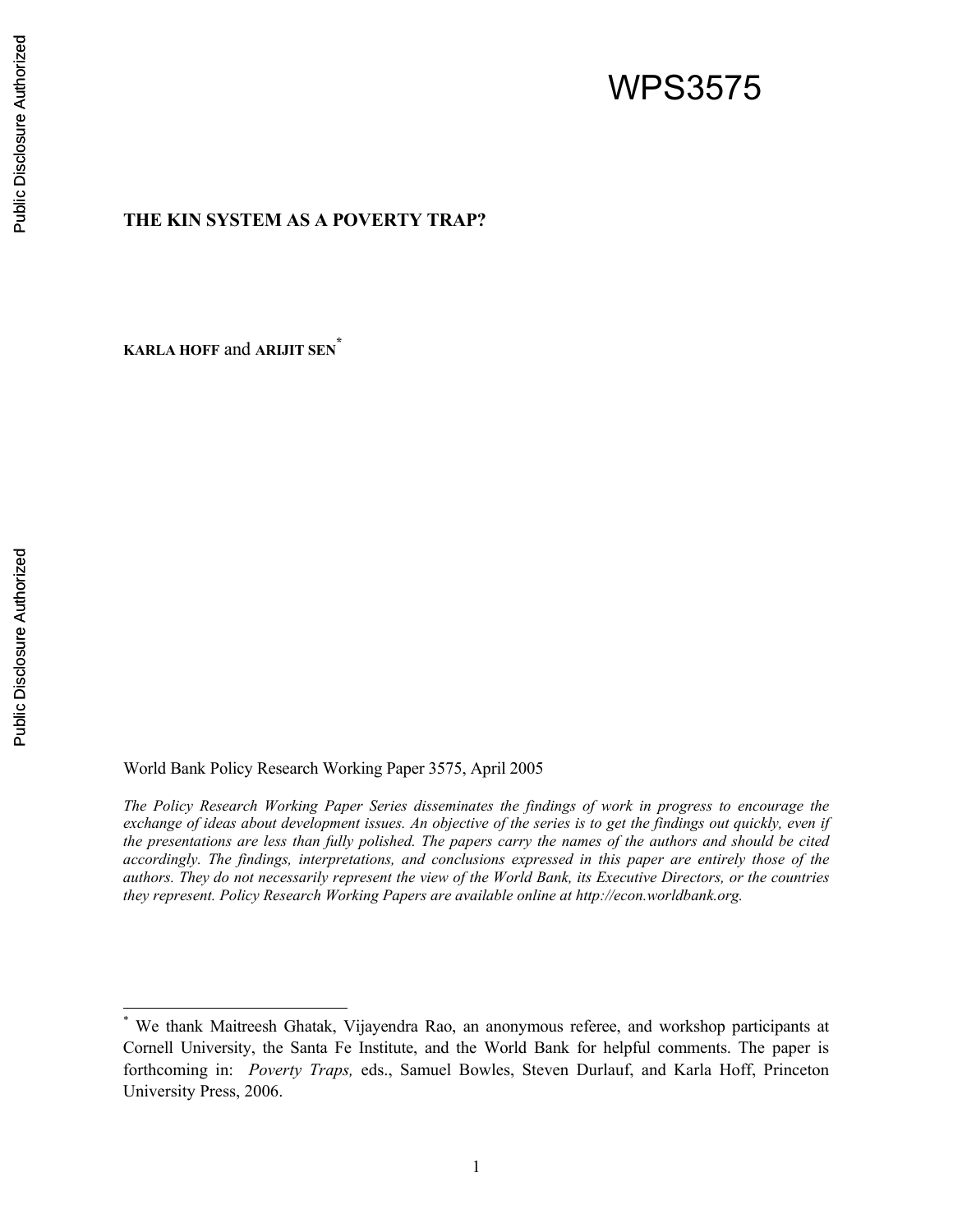Throughout history, poor rural households facing endemic risks and lacking insurance and credit markets have come together in social, ethnic, and occupational groups to provide economic assistance to each other. In many instances, group members are relations by birth, marriage, and/or ethnicity – this is the 'extended family system' ('kin system,' for short). In other cases, group members are households in similar occupations living in close proximity, *e.g.*, fishermen in small marine villages in India, where membership is more fluid. Platteau and Abraham (1987), Fafchamps (1991), Udry (1994), and Fafchamps and Lund (2003) describe a variety of mutual assistance groups in developing countries, while Stack (1974) describes such groups in a poor urban community in the United States.

In this chapter, we focus on the economic effects of the institution of *kin system* in a modernizing society. The kin system has been described by Charles Wolf (1955) as "a system of shared rights and obligations encompassing a large number of near and distant relatives." Following that definition, we view the kin system as a social contract of mutual assistance among members of an extended family. It is quite clear that in rural, predominantly nonmarket, economies, the kin system is a valuable institution providing critical community goods and insurance services in the absence of market or public provision of such goods and services.

But what happens when the market sector grows in the process of economic development? How do the members of kin groups respond, individually and collectively, to such changes? Does the kin system act as a 'vehicle of progress' helping its members adapt to the expanding modern economy, or does it act as an 'instrument of stagnation' holding back its members from benefiting from market development? These questions are important because during the process of economic development, there is a long time interval (typically many decades) during which relation-based institutions like the kin system exist side-by-side with market institutions,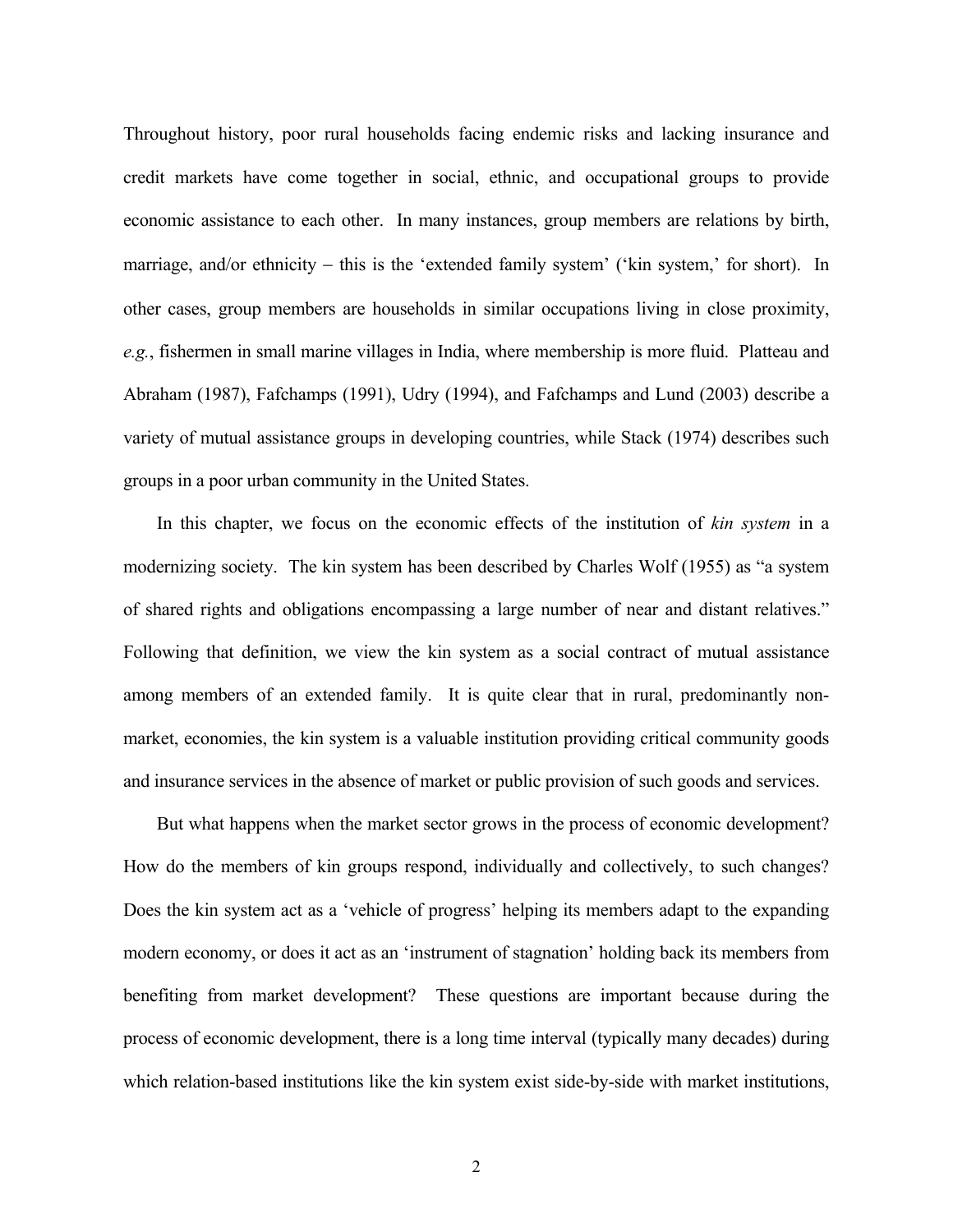and the co-existence of these two institutions of exchange has complicated consequences for the welfare of poor citizens.<sup>1</sup> A large amount of anecdotal evidence, discussed below, suggests that kinship ties may have an adverse impact on the welfare of individuals seeking to enter the modern sector of a developing economy. In this chapter, we formally explore the question of whether, during economic transition, the kin system can become a *poverty trap* for its members.

In our analysis, we address the following issues that typically arise when the kin system 'meets' the modern economy. If a kin member achieves economic success in the modern sector, he is invariably besieged with demands by his less successful kin to help them out − by remitting money, finding urban jobs for them, letting them stay in his city home, and so on. The need to meet such demands can adversely affect the incentives of kin members in the modern sector. When modern sector employers foresee these problems, the kin members face an *entry barrier* to the modern sector.

In such a scenario, a kin member's response may be to demonstrably sever his kin ties, if he can (although presumably at a substantial psychological cost), in order to improve his modern sector opportunities. That possibility can lead the kin group to respond in a perverse way. If the kin group foresees that it will lose some of its most productive members as the economy opens up, it may take collective actions *ex ante* to erect *exit barriers.* If that occurs, then the kin system − that was once a beneficial arrangement − will become a poverty trap, at least for its most productive members.

We do not contend that the kin system must necessarily lead to this dismal outcome. It is possible to think of an alternative scenario: Early migrants to the modern sector do not renege

 $\overline{a}$ 

<sup>&</sup>lt;sup>1</sup> In the context of moral hazard and insurance, Arnott and Stiglitz (1991) explore the welfare consequences of the co-existence of market and non-market institutions. Recently, Dixit (2004) has modeled economic development as a movement from relation-based to rule-based governance.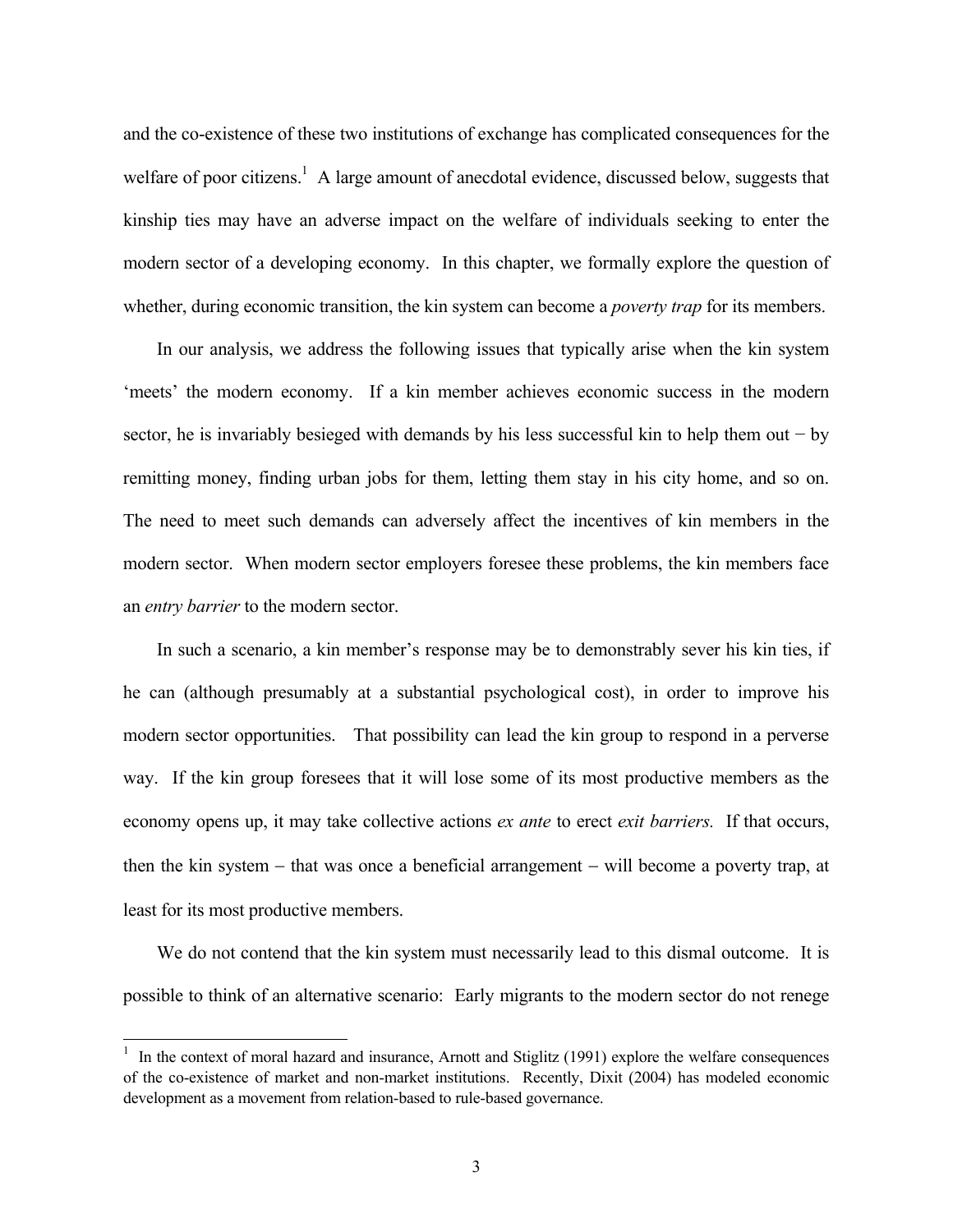on their kin obligations (even though they face hurdles to entering the market economy) but indeed facilitate the migration of other members; and the kin group, recognizing the long-term benefits from having economically successful members in the modern sector, facilitates the process of integration. If that happens, the kin system will turn out to be a beneficial institution not only in the pre-modern economy, but also during the process of transition to a modern economy. It will be a case where the institution adapts in response to structural changes in the economy in a way that benefits all its members − a case where "social customs follow the money," as some sociologists put it.

However, we show that the kin system can become harmful to all (or at least a majority of) its members in the process of modernization and nevertheless fail to be dismantled by its members. As Akerlof (1976) has argued in analyzing the caste system in India, an important reason for this is the presence of network effects that cause a *coordination failure* in individual decisions.<sup>2</sup> In studying the behavior of kin group members facing a modern economy, we identify the nature of the network effects that may cause them to take collective decisions that are *ex ante* inefficient. Our formal analysis delineates conditions under which the kin system will (or will not) become a *dysfunctional institution*.

The rest of this chapter is organized as follows. We begin by presenting a view of culture as a set of control mechanisms through which a kin group can enforce mutual assistance arrangements. We document anecdotal evidence of the experiences of members of kin systems when they face expanding market opportunities, and indicate how the evidence relates to the formal analysis that follows. We then formalize the entry barriers that kin members may face

<sup>&</sup>lt;sup>2</sup> A long line of work starting with Rosenstein-Rodan (1943) has emphasized the role of coordination failure in explaining why certain countries or social groups remain poor. See Ray (1998, ch. 5) and Hoff (2001) for surveys of this literature.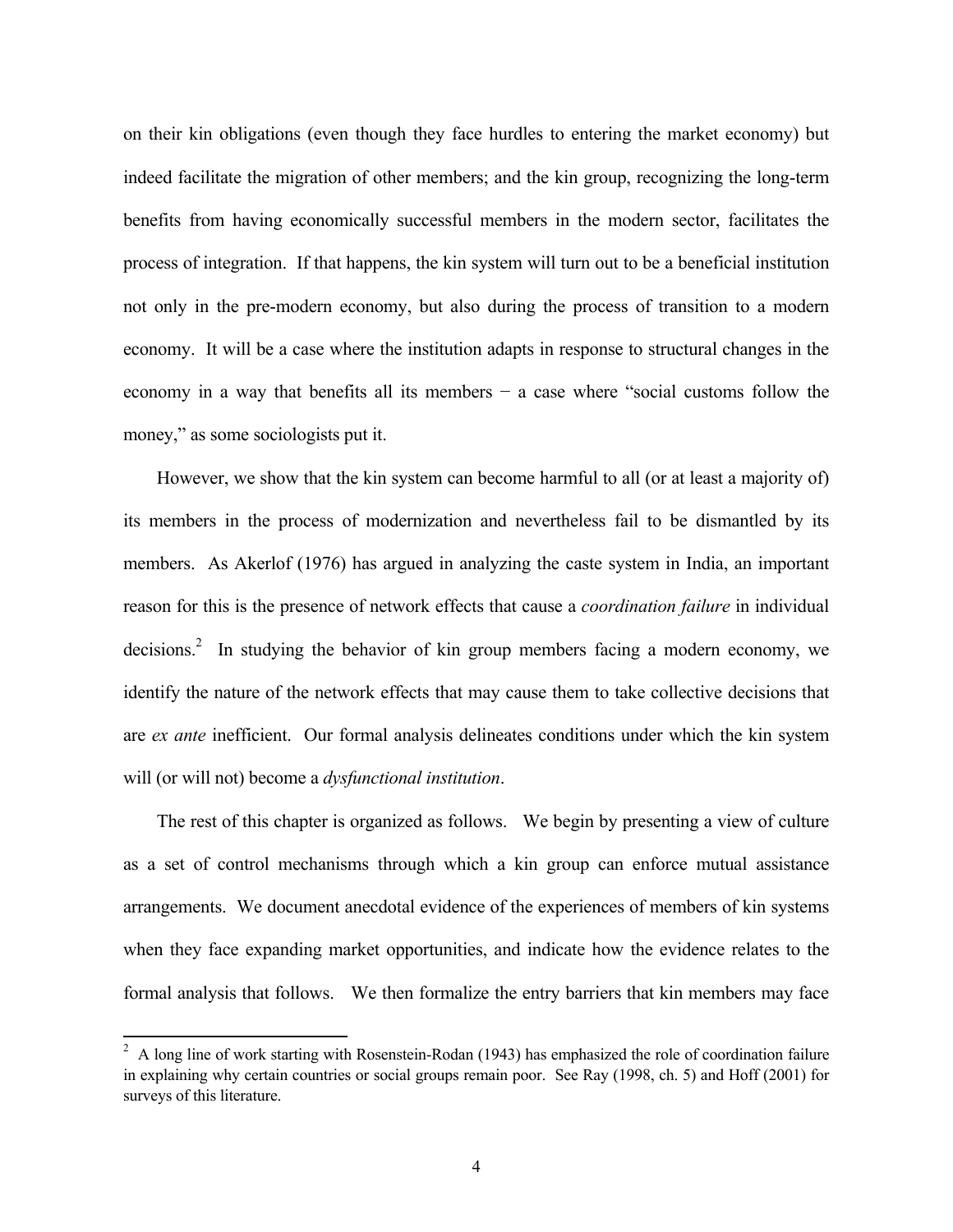in trying to succeed in the market economy; we present two examples − one of workplace nepotism, and the other of home-sharing by kin members. Next, we study a simple model of kin migration between a traditional rural sector and a modern urban sector, and delineate the different kinds of network externalities that arise from migration. We identify the nature of the inefficiencies and coordination problems inherent in migration equilibria, and go on to study the *ex ante* collective response of a kin group to increased migration opportunities. It is in this context that we show that a kin group can take perverse actions to raise the costs of migration for individual members and, consequently, hold them back in a poverty trap.

### **The Kin System Facing Economic Change**

In many pre-modern societies, the kin system has had significant power to circumscribe the behavior of its members. In effect, the kin system placed its members within a culture where, following Clifford Geertz's definition, "culture is best seen not as complexes of concrete behavior patterns … but as a set of control mechanisms – plans, recipes, rules, instructions … for the governing of behavior" (quoted in Becker, 1996). We highlight this fact as a counterpoint to the view that informal mutual assistance arrangements are intertemporally sustainable only if they are equilibrium strategies in an infinitely repeated game (see, *e.g.*, Coate and Ravallion, 1993). We emphasize that, historically, kin systems have had at their disposal an elaborate set of social sanctions to enforce and sustain a mutual assistance ethic.

According to Scott (1976) and Platteau (1991), in cultures where kin-based insurance arrangements are important (*e.g.*, in Africa, the Philippines, and Vietnam), egalitarian norms and ethical values prescribing the right to subsistence are widespread. Sanctions for those who shirk the obligations of the kin system entail economic consequences (loss of employment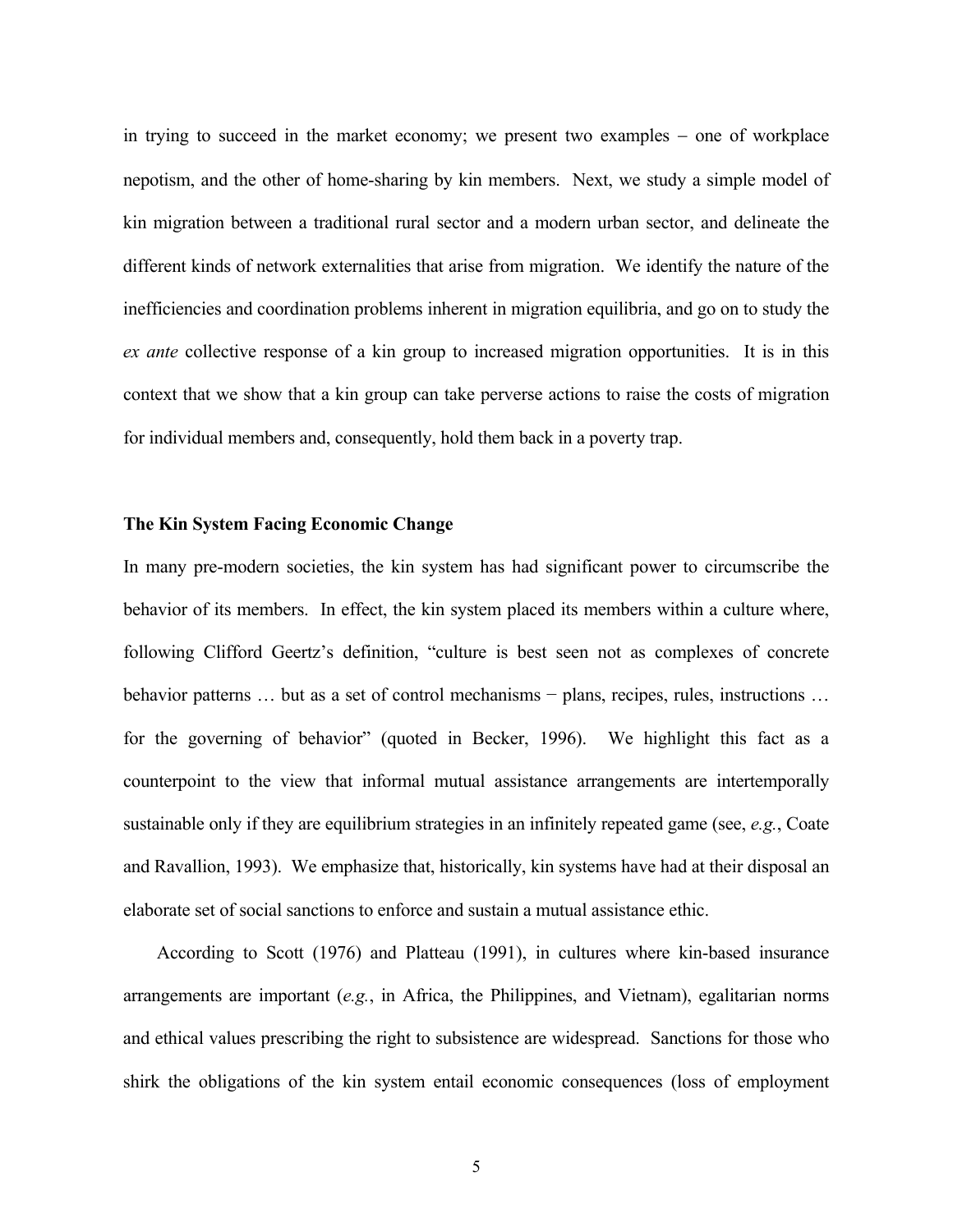and/or the destruction of property), stigma, and social ostracism. Religious beliefs may also enforce social obligations, as the following description demonstrates:

"[I]n a celebrated Kenyan court case, a successful *Luo* man left a will specifying that he was to be buried by his wife in Nairobi rather than by his kin group in his home district. The kin challenged the right of the wife to conduct such a burial. The Kenyan high court overturned the will, siding with the kin group. This decision was important because the kin group's ultimate sanction against recalcitrant members is to bury them near their ancestors, who can be expected to exact retribution. The Kenyan high court was upholding the social obligations inherent in kin group membership." (Collier 2001, p. 298)

Modern kin groups are also able to create control mechanisms. In the kin system described

by Stack (1974)*,* African-American households in a low-income U.S. community enter into temporary child exchange as a symbol of mutual trust. The bonds that develop between adults and children reinforce the adults' incentive to honor their commitments to the extended family.

While mutual assistance in kin groups takes a variety of forms, we focus on the following form of kin support: When a kin member enters the modern sector and achieves success, he is obligated to provide economic support to his less successful kin. This phenomenon is widespread among kin systems in developing countries, and has been frequently noted in Africa:

"Demands to provide jobs for a wide range of kin, irrespective of their qualifications, and requests for cash donations or gifts of varying amounts from a stream of 'visitors' are probably the most frequent claims [on businessmen in Africa.]." (Kennedy 1988, p. 169)

We argue that while it is possible to meet kin obligations by cash remittances, it may be in the self-interest of the successful kin members to satisfy such demands by making *in-kind transfers,* that might take the form of hiring kin in their firms or allowing them to share their city homes. As we discuss subsequently, this is the case when there are moral hazard problems in the modern sector. We thus provide an explanation for nepotistic behavior of kin members as a response to kin obligations, and formalize W. Arthur Lewis's intuition: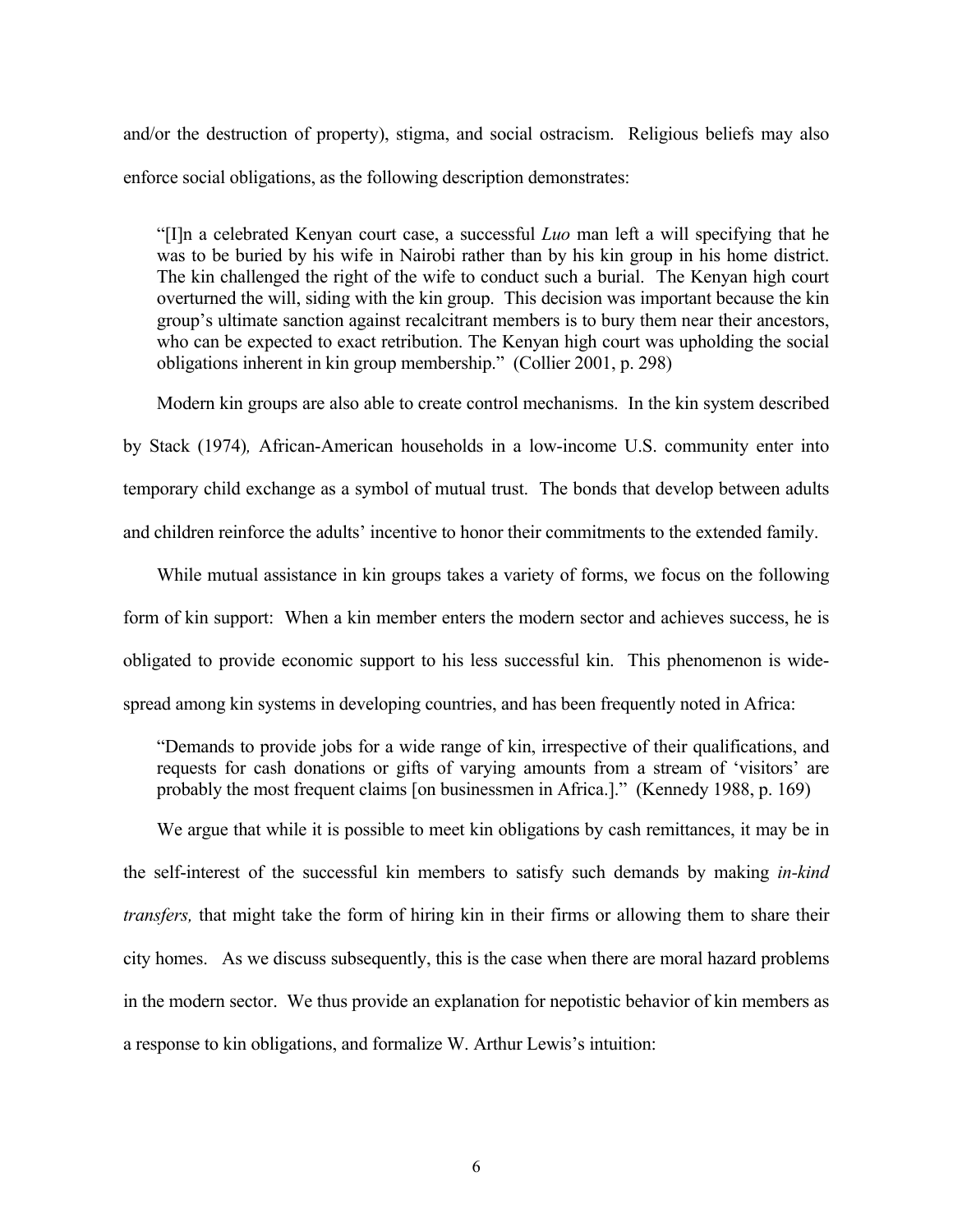"Where the extended family system exists, any member of the family whose income increases may be besieged by correspondingly increased demands for support from a large number of distant relations ... A strong sense of family obligation ... may cause a man to appoint relatives to jobs for which they are unsuited ... *it may be fear rather than affection* which drives them to nepotism." (Lewis 1955, p. 114, emphasis added)

We show how such in-kind transfers may be inefficient and may adversely affect the employers and landlords of kin members engaged in nepotism. This leads to the following predictable response by the modern sector:

"The extended family system adds to the reluctance of foreign firms to employ members of the local population in positions of trust and responsibility." (Bauer and Yamey 1957, p.66) In many African countries, where there are strong kin systems, owners of large modernsector firms are constantly concerned that employees in positions of power will engage in nepotism by hiring their kin as subordinates. For labor markets in Ghana, Collier and Garg (1999) document this phenomenon and study its implications for the wage distribution. The reluctance of firm owners in the modern sector to hire individuals who are viewed as participants in kin systems constitutes a hurdle to the entry and success of such individuals in the modern sector. This entry barrier, which we formalize below, is an important drawback of the kin institution in the face of growing market opportunities.

Decisions to migrate from the traditional sector to the modern sector are more complicated for a kin member than for an individual who does not belong to a kin system, for two reasons. First, he has to consider how migration will alter his costs and benefits of membership in the kin system. That will depend on how many kin members currently work in the modern sector, and on how many more are expected to migrate in the future. Second, he has to realize that his chances of succeeding in the modern sector may be limited by potential employers' concern that he will engage in nepotism to meet kin demands.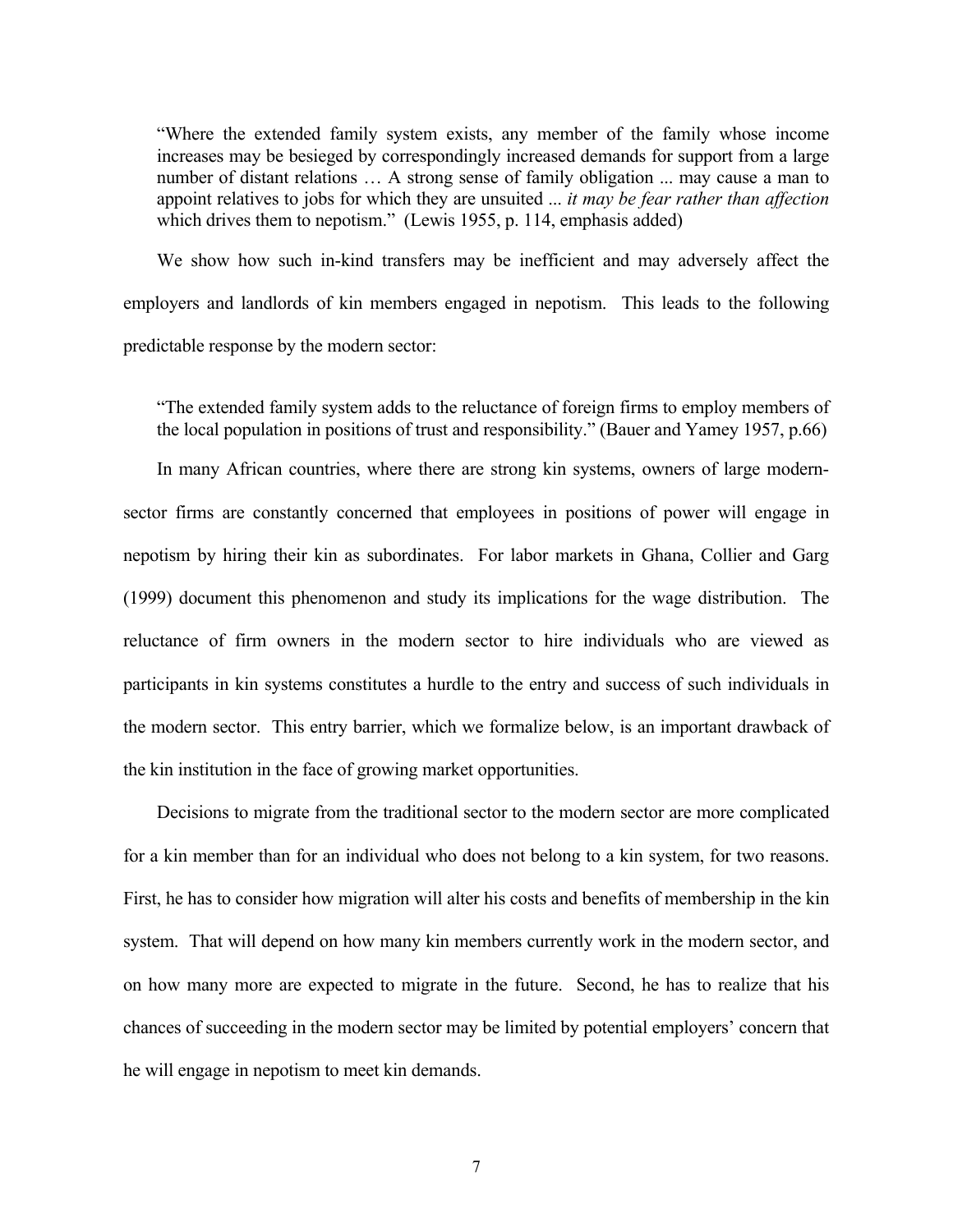As a response to this, the potential migrant may consider severing kin ties and assimilating into an alternative culture by adopting its religion and language. Platteau (2000) argues that this process has occurred all over the world, but that in some highly traditional societies,

"… principles of equity are so adverse to change [that] a single individual, even when endowed with special qualities and powerful psychological resources, cannot successfully defy the conventions of the society. He will unavoidably … be squashed by various forms of opposition, especially when his economic success depends on his behavior as a hardnosed businessman in dealing with fellow tribesmen. To break through, he needs the protection afforded by the deviant actions of a *sufficient number* of other innovators in his locality. Rising economic opportunities alone will usually not suffice to generate dynamic entrepreneurs in the absence of *a critical mass of cultural energies harnessed towards countering social resistance* …" (Platteau 2000, ch. 15, emphasis added)

The above discussion emphasizes the *network effects* that exist in kin migration decisions.

We incorporate these effects, especially the fact that migrants become better off when more kin members migrate, in a model of kin migration.<sup>3</sup> We then study the nature of inefficiencies that can be present in such migration equilibria: For one, too few members might migrate either because of the perceived barriers to entering the modern economy as a kin group member, or because of the high individual costs of severing kin ties while migrating. For another, too many members may sever kin ties while migrating simply because many others do so.

It is the first set of inefficiencies in the migration equilibria that indicate that a pre-existing kin system can be detrimental to individual welfare in the face of growing market opportunities. Furthermore, instead of adapting in a way that allows its members to gain from the new opportunities, the kin group may take collective actions to forestall the exit of its most productive members from the group. Such a perverse response of the kin group is documented by Carol Stack in *All Our Kin* (p. 114):

<sup>&</sup>lt;sup>3</sup> For related analyses of ethnic migration that recognize similar network effects, see Carrington *et al.* (1996), Munshi (2003), and McKenzie and Rapoport (2004).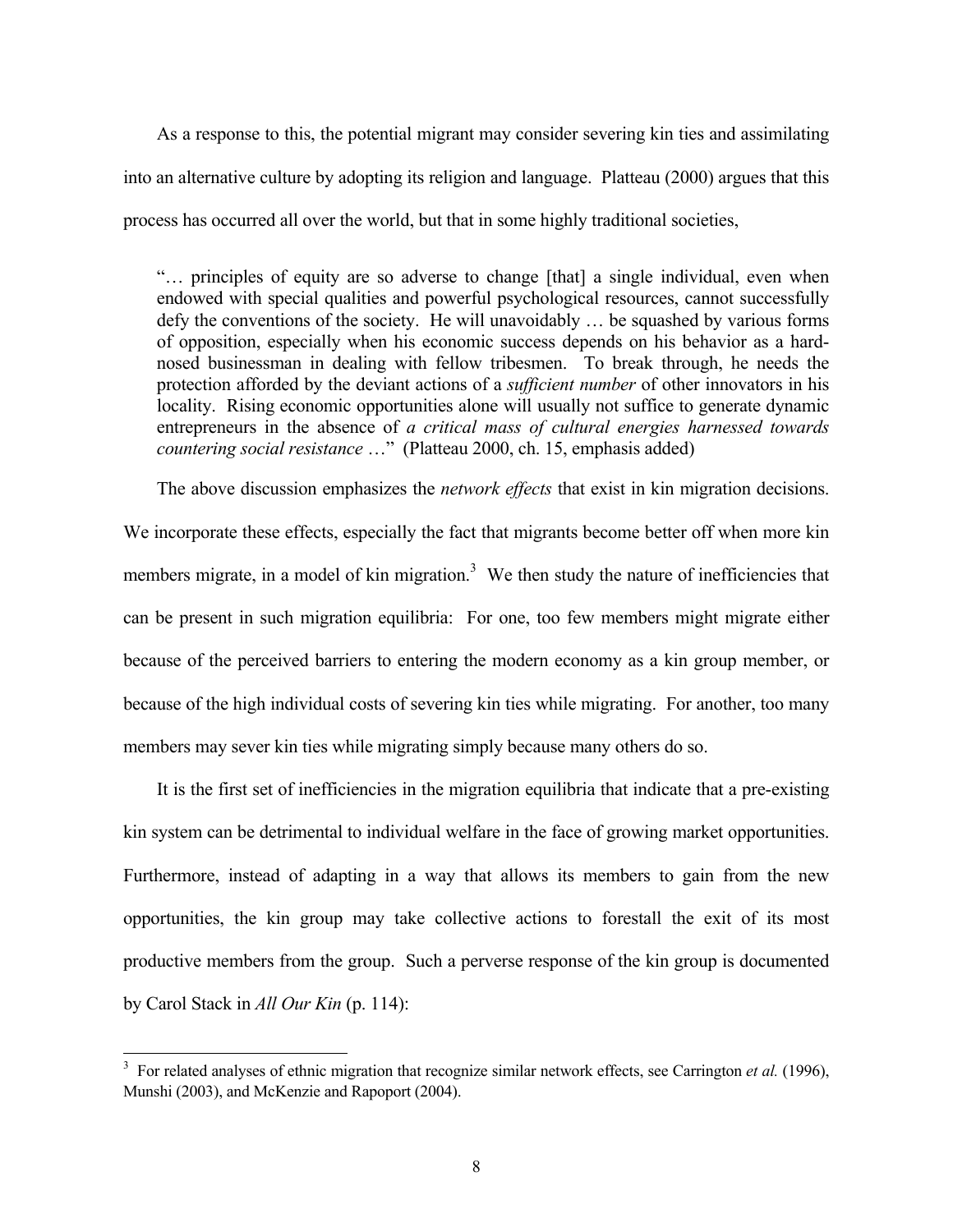"Me and Otis could be married, but they all ruined that … They don't want to see me married! Magnolia knows that it be money getting away from her. I couldn't spend the time with her and the kids and be giving her the money that I do now. I'd have my husband to look after ... You think a man would put up with as many times as I go over to their house … giving half my money to her? … That's why they don't want me married."

We formalize this idea by positing that the kin group as a whole can affect each member's cost of exiting the group. We explore conditions under which, facing the possibility of members' severing kinship ties and migrating to the modern sector of the economy, a kin group will take a collective *ex ante* decision to raise the individual exit costs to prevent the migration of the group's most productive members. Our striking result is that at a point in time when kin members are yet to receive job offers from the growing modern sector of the economy, a majority of the members may prefer to engage in such exit deterrence, even when such behavior is welfare-reducing in the aggregate. It is this 'collective conservatism' of a kin group that can generate an inefficient *status quo* bias, and then the kin system does become a dysfunctional institution in the presence of an expanding modern economy that holds back (some of) the kin group members in a poverty trap.<sup>4</sup>

#### **Kin Membership and Endogenous Market Barriers**

We consider the following simple model of an economy: The population is divided into two groups. The first group is a single kin system − each member of this group will be called a *K*  agent. The second group is a set of independent individuals who are not bound by any kinship ties − the *I* agents. Further, the economy is divided into two sectors − the pre-modern rural sector and the modern urban sector. The *I* agents are located predominantly in the urban sector, while all *K* agents are initially located in the rural sector  $-$  that is where the kin system is

 4 Kuran (1988) surveys different sources of such *status quo* bias and collective conservatism.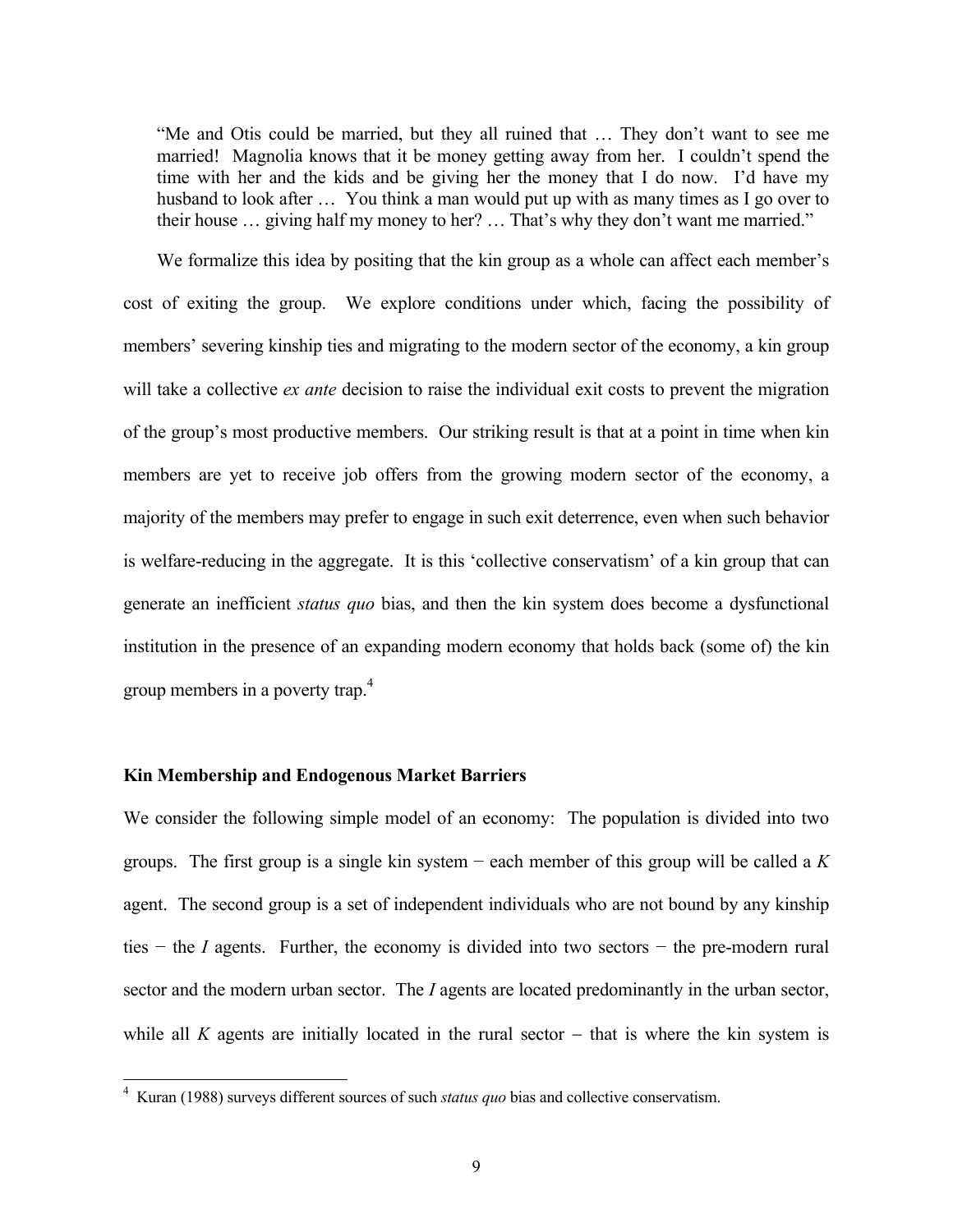assumed to have developed. It is with the expansion of the modern economy that *K* agents find opportunities to migrate to the urban sector and gain market employment.

We study individual and collective responses of kin group members to market opportunities. We posit that each *K* agent has to abide by the following 'kin ethic': If he gets a 'good' job in the modern sector, then he has to make a pre-specified utility transfer to a particular household in his kin group that is less fortunate.<sup>5</sup> In this section, we present two examples that establish conditions under which a *K* agent will meet his kin obligations by making inefficient in-kind transfers.

Our first example is one of *nepotism*, in which the presence of a moral hazard problem in hierarchical modern-sector firms causes *K* agents to hire their kin as subordinates in a way that adversely affects firm profits. Recognizing this, modern sector employers will be reluctant to hire *K* agents in positions of authority if they are not allowed to offer the agents a lower remuneration as compared to *I* agents. In our second example of *home sharing*, the inability of landlords to monitor the actual number of people living in city apartments encourages *K* agents to share their homes with kin relatives, thus lowering the long-term value of the apartments. Recognizing this proclivity of *K* tenants, apartment-owners will be reluctant to rent to such individuals if they cannot charge them higher rents as compared to *I* agents.

In both cases, kin group members face barriers to entering the modern sector because of the possibility that they will subsequently engage in nepotism and/or make other inefficient in-kind transfers. Such a barrier can take the form of an outright denial of modern sector opportunities, or of the availability of such opportunities at substantially inferior terms.

l

<sup>5</sup> We do not model how this kin ethic is enforced. It could be self-enforcing in a scenario of repeated interactions, or it could be enforced within the kin group by the threat of social sanctions.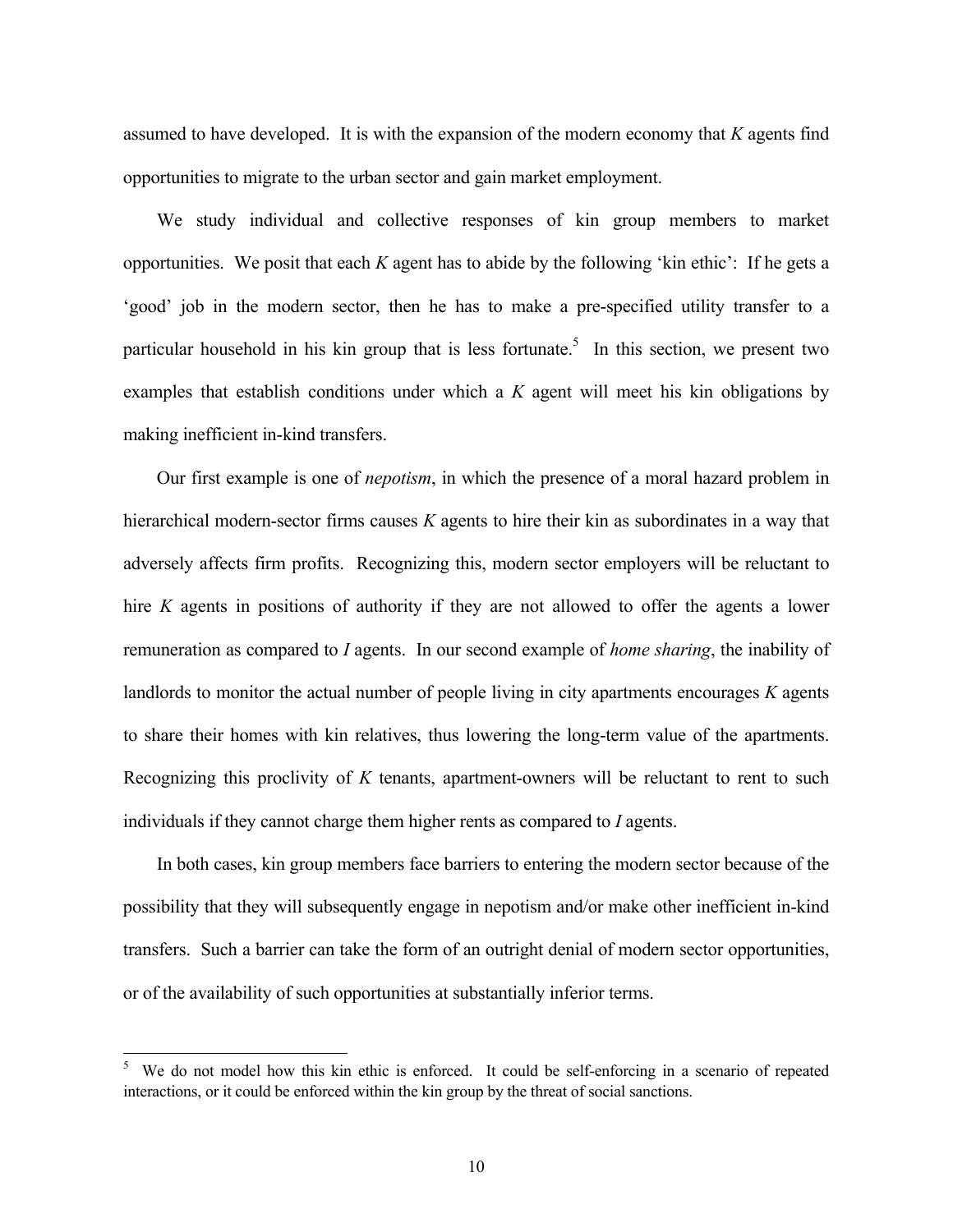#### *Nepotism*

Consider a modern sector firm in which production requires a supervisor and a worker. Both are unionized jobs: the supervisor has to be paid a base salary *s*, and the worker a fixed wage *w*, with  $s > w$ . Profits are determined by the *match quality* between the worker and the firm. Firm profit is  $\pi_H$  if the match is good, while it is  $\pi_L$  if it is not, with  $\pi_H > \pi_L$ . *Ex ante*, only the supervisor can ascertain the match quality of the worker, and so the authority to hire the worker is delegated to him. If he *randomly* hires a worker from the population, the match quality will be good with probability  $\lambda_0 \in (0, 1)$ ; but if he expends search cost  $\sigma$ , he will find a good match with probability one.<sup>6</sup>

We assume that the firm cannot observe and/or verify the method by which the supervisor selects the worker, and that gives rise to a moral hazard problem. Given that the supervisor has to be paid *s* whether or not he searches for a perfect match, the firm can institute a bonus scheme under which the supervisor is paid  $s + b$  when  $\pi = \pi_H$ , in order to induce him to search. We now determine the optimal bonus for a supervisor who is an *I* agent (that is, an individual who is *not* a kin member).

For both *I* and *K* agents, let the individual utility function be  $[u(y) - e]$ , where *y* is the final income, *e* is the disutility from the chosen search effort (*e* equals  $\sigma$  or zero), and  $u(\cdot)$  is strictly increasing and strictly concave. Given a bonus *b*, an *I* supervisor will search if and only if

(1) 
$$
u(s+b)-\sigma \geq \lambda_0 u(s+b) + (1-\lambda_0)u(s).
$$

<sup>&</sup>lt;sup>6</sup> This simple model of a hierarchical firm with a stark search technology can be generalized in many ways. We can endogenize *s* by specifying an outside option for the supervisor, and we can make the search technology more realistic by assuming that more intensive search increases the probability of finding a better match. Our qualitative results will survive such generalizations.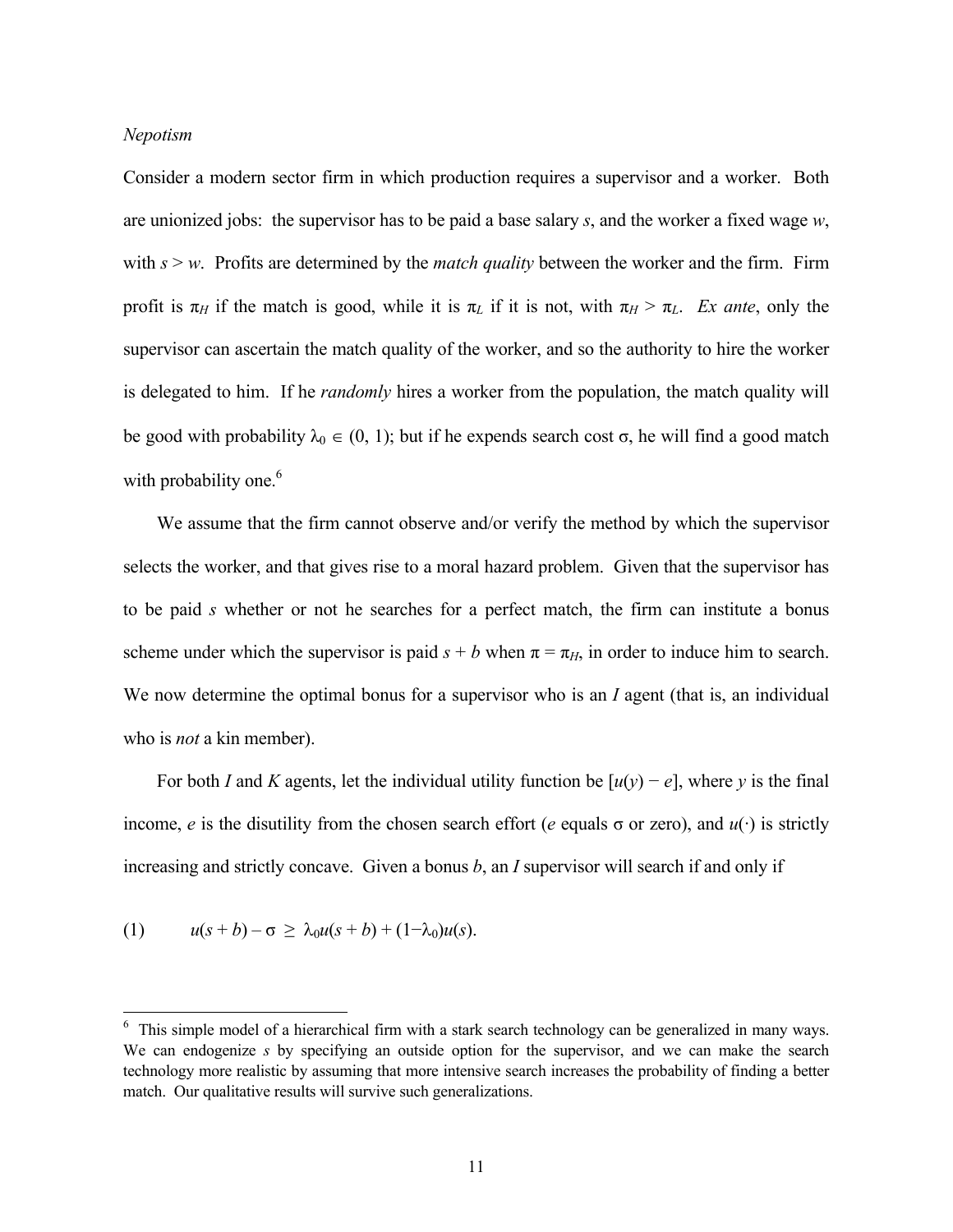So he will search if and only if the bonus is at least  $b^I$ , where  $b^I$  solves (1) with equality. The firm's expected payoff will thus be  $[\pi_H - s - b']$  if it offers the bonus  $b'$ , and  $[\lambda_0 \pi_H + (1 - \lambda_0)\pi_L$ *s*] if it offers no bonus. It is easy to verify that for any given values of  $\lambda_0$  and  $\sigma$ , if the profit difference  $(\pi_H - \pi_L)$  is large enough, it will be optimal for the firm to offer the bonus *b<sup>I</sup>*. We assume this to be the case and conclude that the firm will offer the salary-bonus pair  $\{s, b^l\}$  to an 'independent' supervisor.

Next, we ask: if the supervisor *does* belong to a kin group, *i.e.*, if he is a *K* agent, how will he behave facing the same bonus scheme as above? As indicated above, the *K* agent is obligated to make a utility transfer to a specific household in his kin group. Let *T* be the *money equivalent* of the required transfer, *i.e.*, the *K* agent can satisfy kin obligations by remitting *T* in cash. But he may choose to make an in-kind transfer by hiring a member *m* of the household as a worker in his firm. If he does so, let  $\tau$  (< *T*) denote the *remaining* cash transfer that he has to make. We assume that  $\tau \geq 0$ . Further, we suppose that the *K* supervisor assesses *ex ante* that if member *m* is hired in his firm, the match quality will be good with probability  $\lambda_m \in (0, 1)$ .<sup>7</sup>

Under the salary-bonus pair  $\{s, b^l\}$ , the *K* supervisor will obtain expected utility equal to  $[\lambda_m u(s + b^I - \tau) + (1 - \lambda_m) u(s - \tau)]$  if he engages in nepotism. On the other hand, if he decides to meet his kin obligations in cash, it will be optimal for him to search for the perfect match, in which case he will obtain the payoff of  $[u(s + b<sup>I</sup> - T) - \sigma]$ . It is easy to check that if  $\lambda_m \ge \lambda_0$  and  $\tau = 0$ , then the former payoff is strictly greater than the latter: This is because, for a kin

 7 Note that if, left to his own devices, member *m* has a positive probability of being hired as a worker in a modern sector firm, then  $\tau$  will be typically greater than  $(T - w)$ . Further, as the supervisor is expected to have *some* information about kin group member *m*, we allow the *ex ante* match quality to be different from  $\lambda_0$ . We abstract from all other features of the relationship between the supervisor and member *m* that could affect performance. These other features have an ambiguous effect on firm profits. Kinship might lower profits because discipline will be harder to impose, or raise profits because communication and transaction costs will be lower between kin than between non-kin.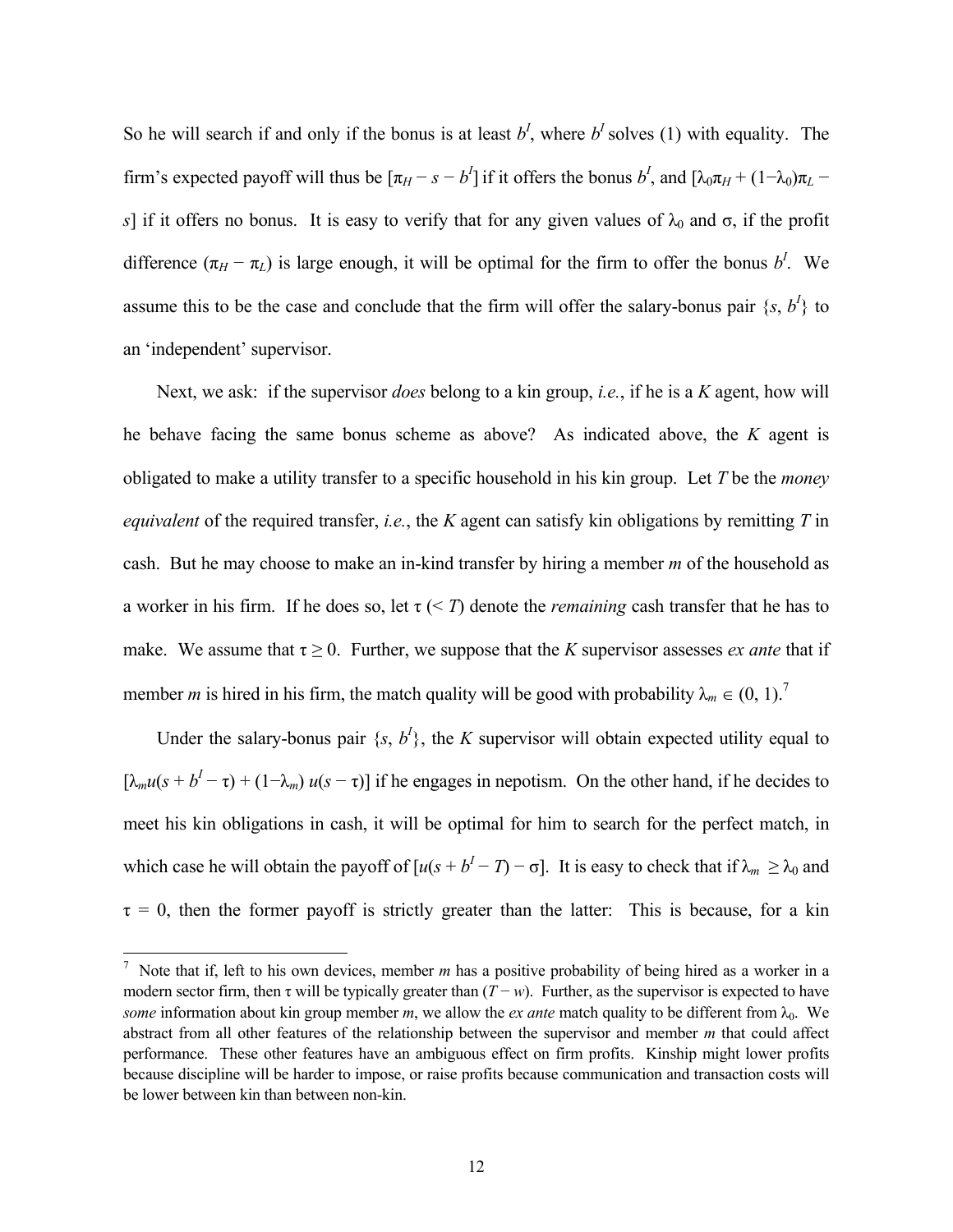member, the required transfer *T* depresses the payoff to search relative to the payoff when he does not search. The same ranking of payoffs will also hold under the condition that  $\tau$  is not too large and  $\lambda_m$  is not much smaller than  $\lambda_0$ .

This comparison leads to our basic result regarding the practice of nepotism: If member *m* is not significantly less likely to be a good match than a randomly hired individual, and if hiring him satisfies a large part of the kin obligations of a *K* supervisor, then a *K* supervisor will always engage in nepotism when working under the incentive contract that is optimal for an *I* supervisor. We can parameterize the extent of 'nepotism inefficiency' in the following way: For *any* bonus *b*, define  $\lambda(b)$  such that

(2) 
$$
u(s+b-T)-\sigma = \lambda(b)u(s+b-\tau) + (1-\lambda(b))u(s-\tau).
$$

Then a *K* supervisor, needing to meet kin obligations to the tune of *T* in gross and  $\tau$  in net, will engage in nepotism if and only if the *ex ante* probability of a good match by kin member *m* is greater than  $\lambda(b)$ . Note that  $\lambda(b)$  is strictly less than one for all finite bonuses *b* (and increases in *b*), and is a measure of the maximal inefficiency that nepotism can lead to.

We make the plausible assumption that in expected terms, a randomly hired worker from the whole population will be a better match for the firm than a randomly hired worker from a particular kin group, *i.e.*, the expected value of  $\lambda_m$  is strictly less than  $\lambda_0$ . It is then easy to check that for *any* bonus  $b \ge b^I$ , expected firm profits will be greater when the supervisor is an *I* agent rather than a *K* agent. The profits in the former case will be  $[\pi_H - s - b]$ , while the expected profits in the latter case will be:

(3) 
$$
Prob\{\lambda_m\leq \lambda(b)\}[\pi_H-s-b]+Prob\{\lambda_m>\lambda(b)\}[E(\lambda_m|\lambda_m>\lambda(b))(\pi_H-\pi_L-b)+(\pi_L-s)].
$$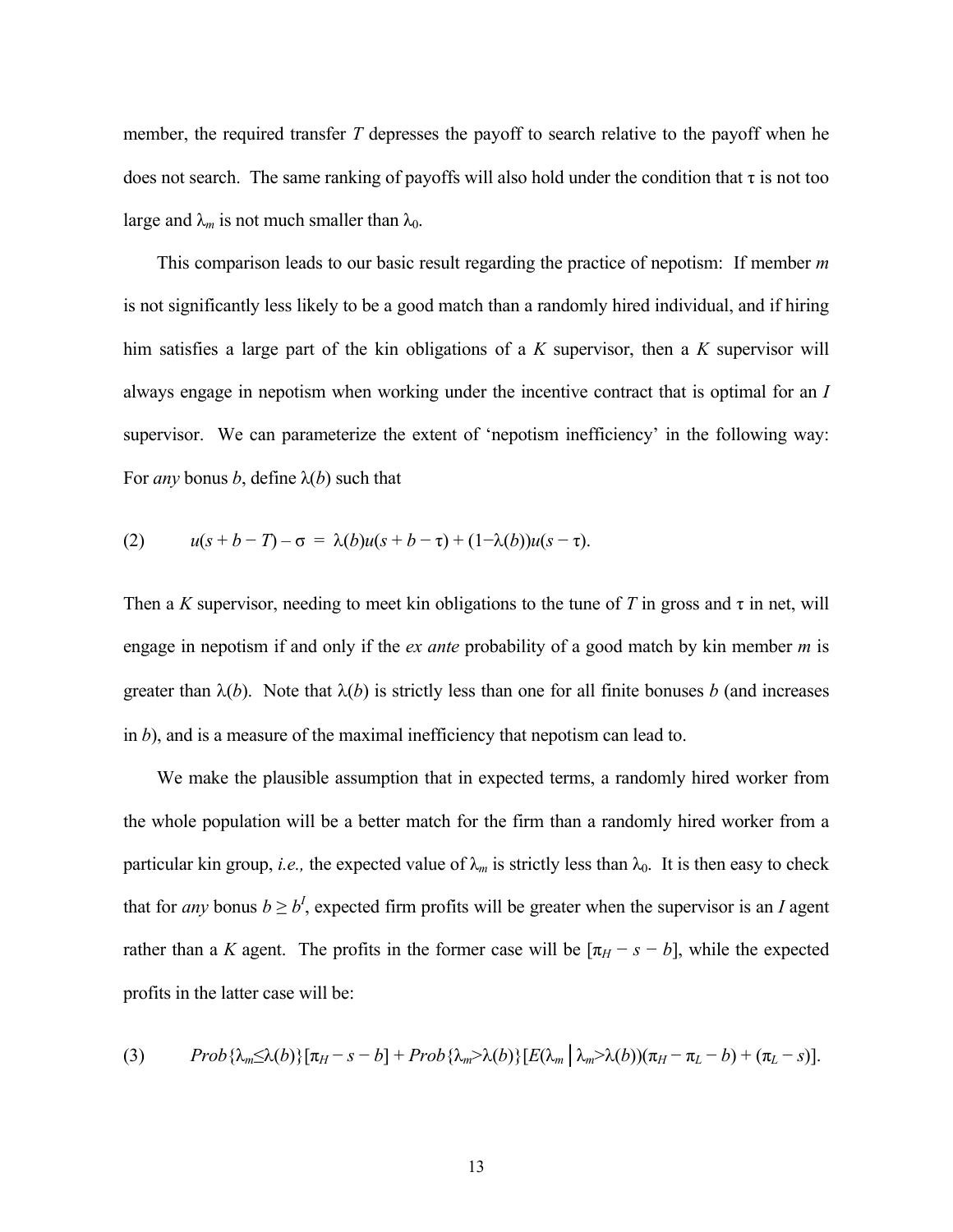This will lead to one of two responses by the firm's owners. They will either discourage the appointment of a *K* agent as a supervisor. Or, they will seek union agreement to *lower* the base salary of a *K* supervisor.<sup>8</sup> Note that there will exist a salary-bonus pair  $\{s', b'\}$ , with  $s' < s$ , that leads to the same level of expected profits from hiring a *K* agent as from hiring an *I* agent. In either case, a *K* agent will face a barrier (relative to an *I* agent) in getting a supervisor's job.

## *Home Sharing*

 $\overline{a}$ 

Recall our specification that the economy is divided between the pre-modern and the modern sectors. Suppose that the latter is located in the city, and that the former exists in the surrounding villages. All modern sector workers are required to reside in the city (*e.g.*, punctual attendance may require that workers have housing near their jobs). In addition, access to housing in the city is valuable to someone who lives in a village: it could save a student the cost of commuting to a school, or increase an individual's chance of finding a modern sector job.

Consider a modern sector employee who rents a city apartment. He can choose to share his apartment with others, thus facilitating their residence in the city. This possibility generates a moral hazard problem: Home-sharing causes a housing unit to depreciate at a faster rate, but a landlord may be unable to monitor it (*e.g.*, the law may bar him from making spot checks at night). Then he can only charge a lump-sum rent, independent of the extent of home-sharing by the tenant.

We posit that the utility of any modern sector employee *j* is  $[u(y) - c_i(n)]$ , where *y* is his final income and *n* is the number of persons with whom he shares his home. We assume that

<sup>8</sup> A third solution is to bar the hiring of kin by supervisors. On the one hand, this rule will be hard to enforce. On the other hand, the rule can generate its own inefficiency: even when a *K* supervisor knows that his kin brother is almost a perfect match, he will be forced to engage in costly search.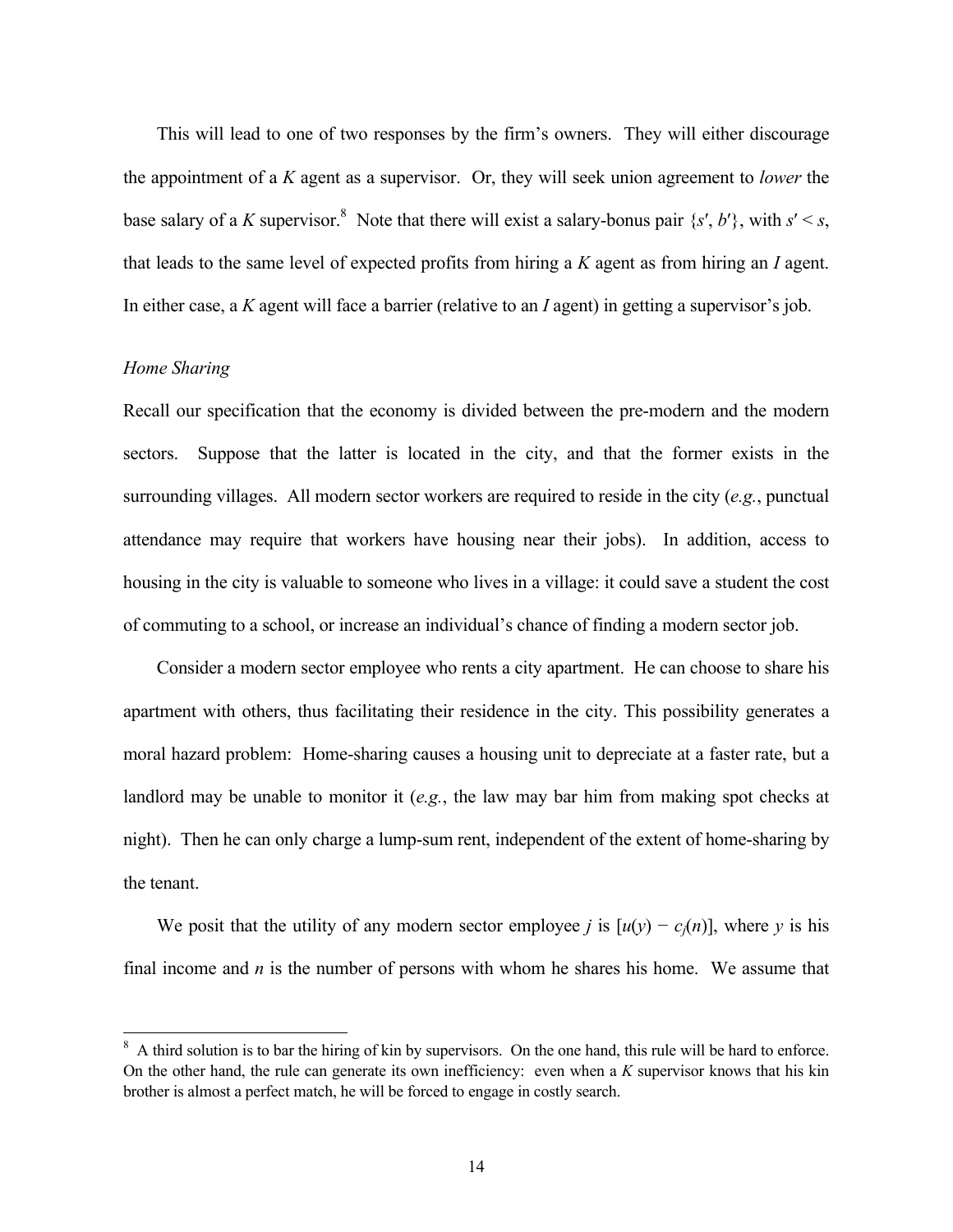$u(\cdot)$  is strictly increasing and strictly concave, and that the 'disutility from home-sharing' function  $c_j(\cdot)$  satisfies  $c_j(0) = 0$ , and is of the following form for  $n > 0$ : If individual *j* is an *I* agent, then  $c_I(n) = C^+ + nc^+$ , whereas if individual *j* is a *K* agent *and* if he shares his home with fellow kin members, then  $c_K(n) = C^+ + nc^-$ , with  $c^+ > c^- > 0$  and  $C^+ > C^- > 0$ . This specification captures the plausible assumption that sharing one's home with the 'first outsider' (and thus losing privacy) is less costly if the outsider is a part of the kin group within which a culture of sharing exists. For the same reason, the incremental cost of home sharing with additional outsiders is also less costly if the outsiders belong in the kin group. For a person located in the rural sector, let *h* be the money value of access to city housing.

First, consider an *I* agent working in the city. Let *s* be his salary and ρ be his rent. Suppose that he can charge *h* to every individual whom he allows to live in his apartment. Then his problem is to choose *n* to maximize  $[u(s - \rho + nh) - c_I(n)]$ .

Next, consider a *K* agent who receives an identical salary *s* and pays an identical rent ρ. This individual has kin obligations to meet, whose money value is *T*. If he allows *n* kin members to share his home, he will have made an in-kind transfer of *nh*. His problem is thus to choose *n* (from among his kin group) to maximize  $[u(s - \rho - (T - nh)) - c_K(n)]$ .

It is easy to see that since the marginal benefit of home-sharing is greater for a *K* agent as compared to an *I* agent, while the marginal cost is smaller, a *K* agent will share his apartment with a larger number of people than an *I* agent. Let  $n_1^*$  maximize  $[u(s - \rho + nh) - nc^+]$ , and let  $n_K^*$  maximize  $[u(s - \rho - (T - nh)) - nc^{-}]$ . Then, if the start-up cost difference  $(C^+ - C)$  is large and the residual cash transfer  $(T - n_K * h)$  is small, it will be the case that  $[u(s - \rho + n_I * h) - u(s$  $p(-n_1^*c^+)$  < C<sup>+</sup> while  $[u(s - \rho - (T - n_K * h)) - u(s - \rho - T) - n_K^*c^-] > C^-$ . In that case, while an *I* agent will not share his apartment with others, a *K* agent *will* make in-kind transfers in the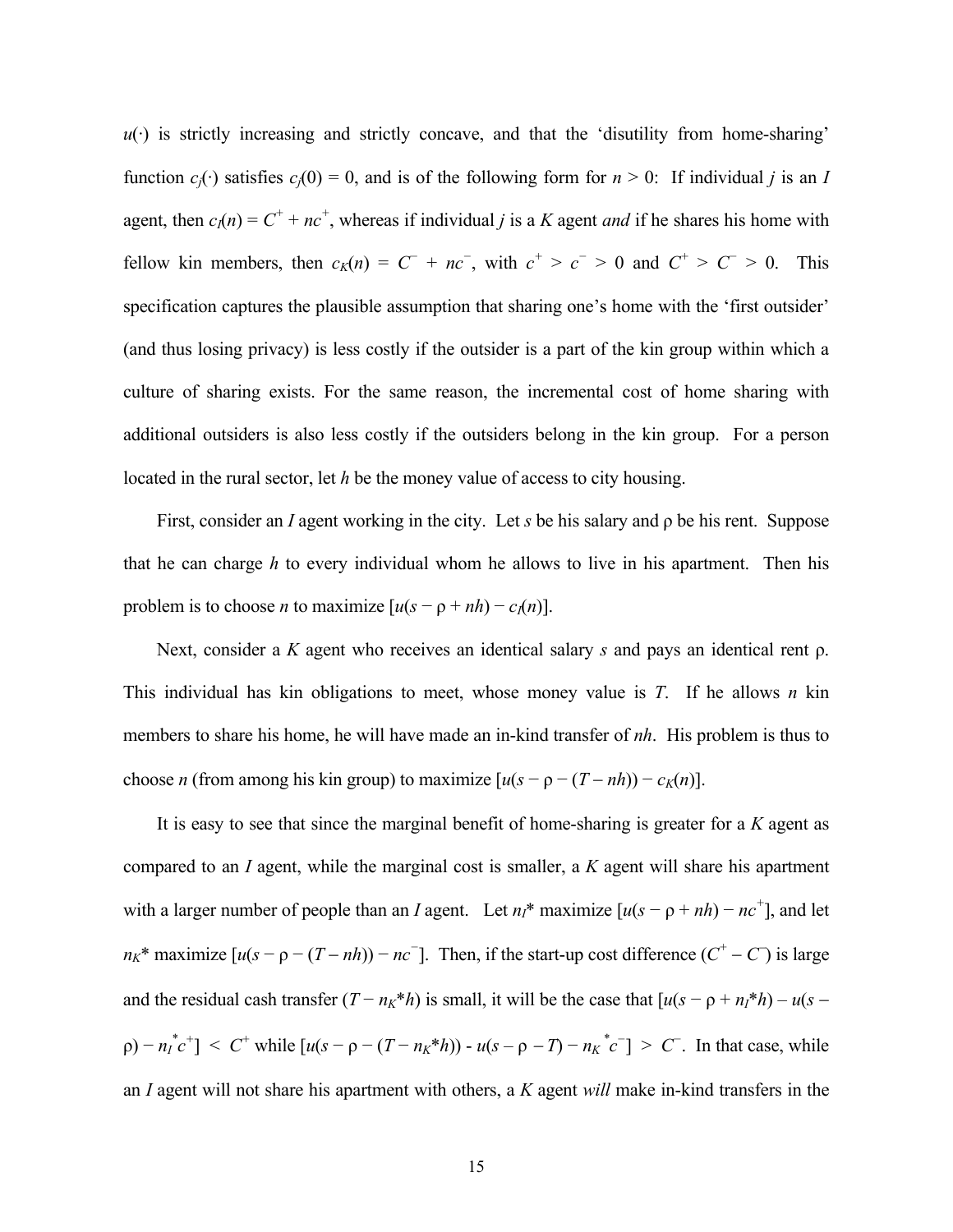form of home-sharing to meet his kin obligations precisely when he can meet a large part of his kin obligations in kind.

This behavior of a *K* agent will have adverse consequences for his landlord. To a landlord, the cost of renting an apartment is two-fold. The first is the opportunity cost,  $\Delta$ , of his fixed capital and depreciation when the home is occupied by a single household. The second is the additional depreciation  $\delta(n)$  (with  $\delta'(\cdot) > 0$ ) when the tenant has *n* other persons living in the unit. Absent the ability to monitor, the landlord can charge only a lump-sum rent  $\rho$ . But he is likely to foresee the subsequent extent of home-sharing his tenant will engage in, and will take that into account in setting ρ.

To keep things simple, suppose that if  $\rho = \Delta$ , then no *I* agent will engage in home-sharing while every *K* agent will. Then, in a competitive market with perfect foresight, the rental rate for each *I* agent will be ∆. However, when a *K* agent rents an apartment, the only way that his landlord can break even on average is by charging a rent equal to  $[\Delta + \delta(n^e)]$ , where  $n^e$  is the landlord's prediction as to how many kin members the *K* agent will 'invite' to live with him. (The predicted  $n^e$  will equal the actual  $n_k^*$  when the landlord can ascertain the *K* agent's specific circumstances, *i.e.*, his *s*, *T*, etc.) If landlords are precluded from price-discriminating on the basis of social identity, they will refuse tenancy to *K* agents. In either case, the *K* agents will face an entry barrier in the urban housing market.<sup>9</sup>

#### **Kin Migration and Endogenous Exit Barriers**

While kin membership can create hurdles for *K* agents to enter the modern sector, these need

<sup>&</sup>lt;sup>9</sup> While we focus on home-sharing, similar problems can arise for a modern-sector 'principal' who rents any durable good to a *K* agent for which both the extent of utilization and monitoring are costly.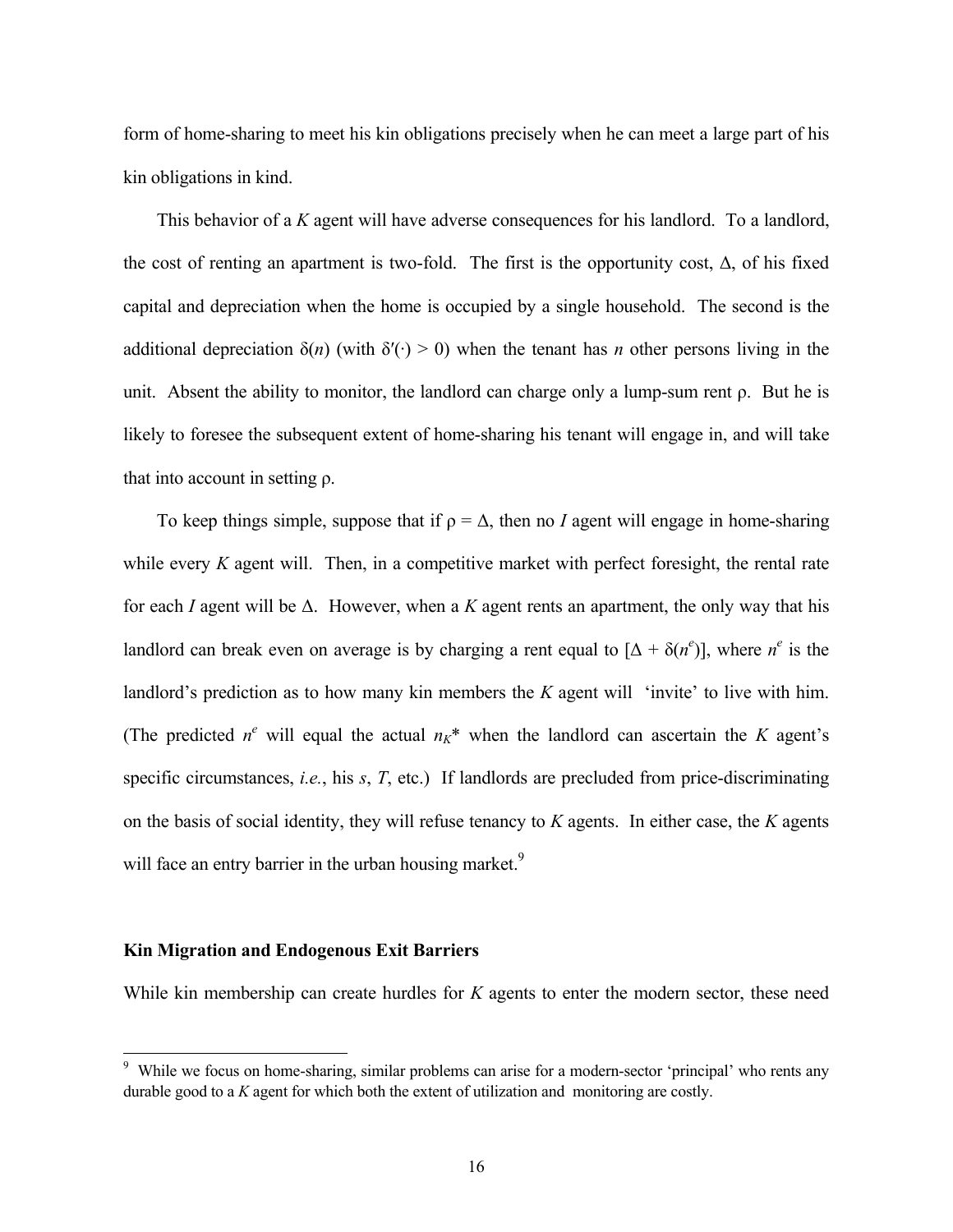not be insurmountable. As the modern sector expands, kin members may find increasing opportunities to migrate to the city. But their migration decisions are complicated by the fact that the costs and benefits of kin membership will depend on the distribution of members across the two sectors, and that it may be possible for them to lower the entry barriers to the modern sector by severing kin ties.

We now present a simple reduced-form model that captures these features of kin migration. Let there be a single kin group consisting of a continuum of *K* agents of measure one, who are all initially located in the rural sector. As the market economy grows, let  $\mu \in (0, 1)$  be the measure of the *K* agents that receive urban job offers. Each such agent has to make one of the following choices: (*i*) reject the offer and stay in the rural sector, (*ii*) migrate to the urban sector maintaining kin ties, and (*iii*) migrate breaking kin ties.

 The payoff to a *K* agent from each of these strategies depends on the strategies pursued by other kin group members. Let  $\mu_M$  and  $\mu_B$ , respectively, be the measure of kin migrants who 'maintain' and 'break' kin ties, with  $\mu_S \equiv [1 - (\mu_M + \mu_B)]$  being the measure of the group that 'stays back.' We take the payoff to a kin member who stays back to be

(4) 
$$
V_S(\mu_M, \mu_S) \equiv v_R + \alpha[\mu_M + \gamma \mu_S].
$$

In (4),  $v_R$  is the stand-alone payoff from working in the rural sector, and the remaining term – a weighted sum of the number of kin members in the urban and rural sectors − captures the benefits of kin support accruing to a rural member. We assume that  $\gamma$  < 1, *i.e.*, a rural member receives greater kin support from urban members as they are richer.

We take the payoff to a *K* agent who migrates by breaking ties to be

(5) 
$$
V_B(\mu_B) \equiv v_U - \kappa(\mu_B),
$$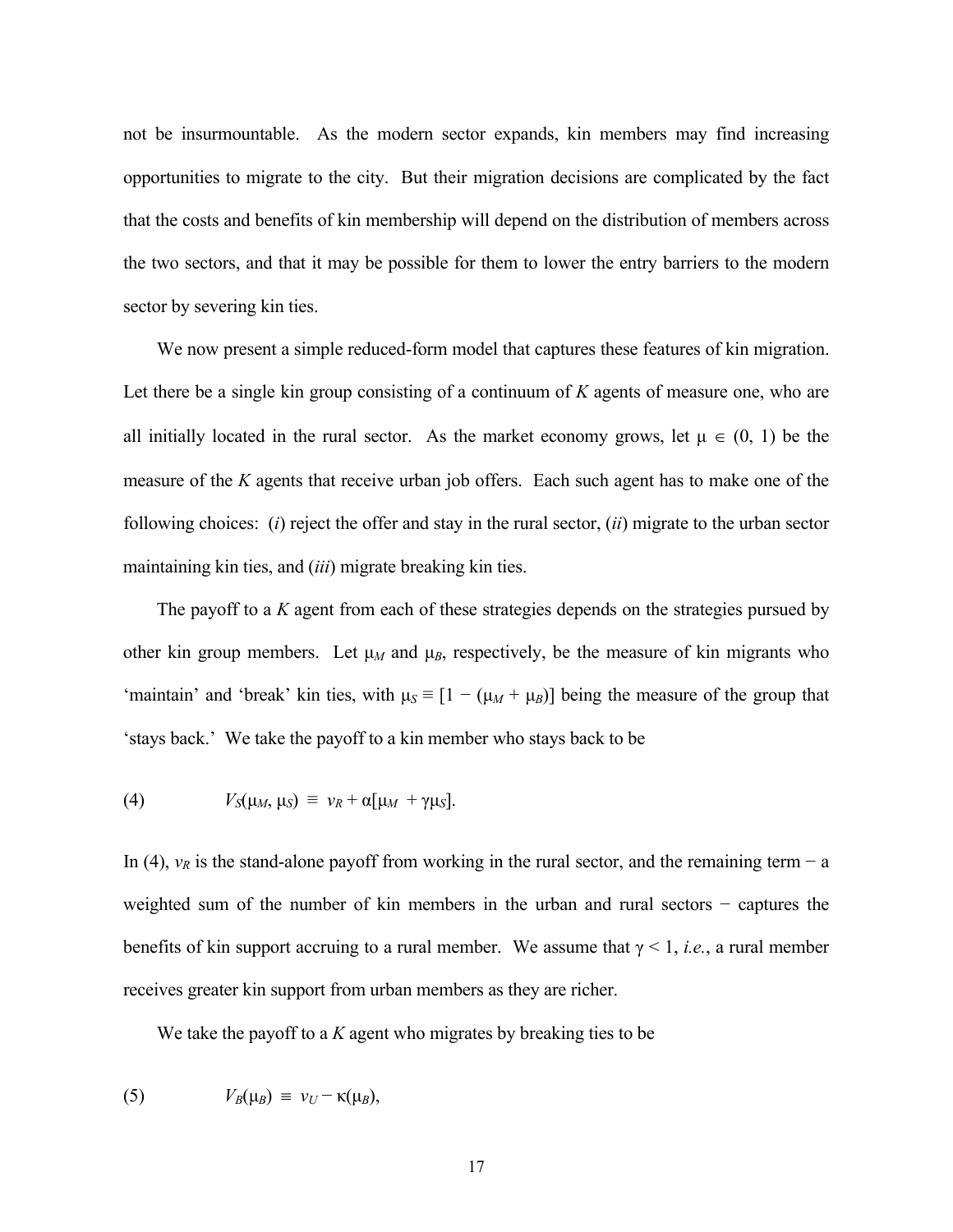where  $v_U$  is the stand-alone payoff from working in the urban sector, and  $\kappa(\cdot)$  is the individual cost of breaking kin ties. The latter is a composite of the social and psychological costs of renouncing kin identity as well as the cost of 'proving' to others that one has done so. We assume that this cost is smaller, the larger the number of other *K* agents that have broken kinship ties, *i.e.*,  $\kappa'(\cdot) < 0$ . We also make the plausible assumption that  $v_U > v_R$ , implying that if an *I* agent in the rural sector is offered an opportunity to migrate, he will do so (as he only compares the stand-alone payoffs).

Finally, we take the payoff to a *K* migrant who maintains kin ties to be

(6) 
$$
V_M(\mu_M) = v_U - D + \beta \mu_M.
$$

l

Here *D* is the *sum* of the cost of discrimination that the migrant faces in the urban sector as he is recognized as a  $K$  agent, plus the transfer that he has to make to a rural member.<sup>10</sup> The last term captures the benefit from kin support that he receives from other *K* agents in the urban sector. We assume that the value of this support is not insignificant, specifically that  $\beta$  > (1–γ) $\alpha$ .

Given the above specified payoff functions, and given that a measure  $\mu$  of  $K$  agents have urban job offers, a (static) *migration equilibrium* in our model is a specification of the measure of migrants who maintain and break kin ties  $-\mu_M^*$  and  $\mu_B^*$  – such that (*i*)  $\mu_M^* + \mu_B^* \leq \mu$ , and (*ii*) no *K* agent wants to change his migration strategy given  $\mu_M^*$  and  $\mu_B^*$ , *i.e.*,  $V_S(\mu_M^*, \mu_S^*) \geq$ max  $\{V_M(\mu_M^*), V_B(\mu_B^*)\}$ , and similarly for  $V_M(\mu_M^*)$  and  $V_B(\mu_B^*)$ .

 In the following analysis, we characterize the migration equilibria and identify the inefficiencies inherent in such equilibria. We then study the responses of the kin group as a

 $10$  We studied the nature of these costs in the preceding analysis. In the current reduced-form model, we have posited a much simpler linear payoff specification that captures the essence of our previous analysis.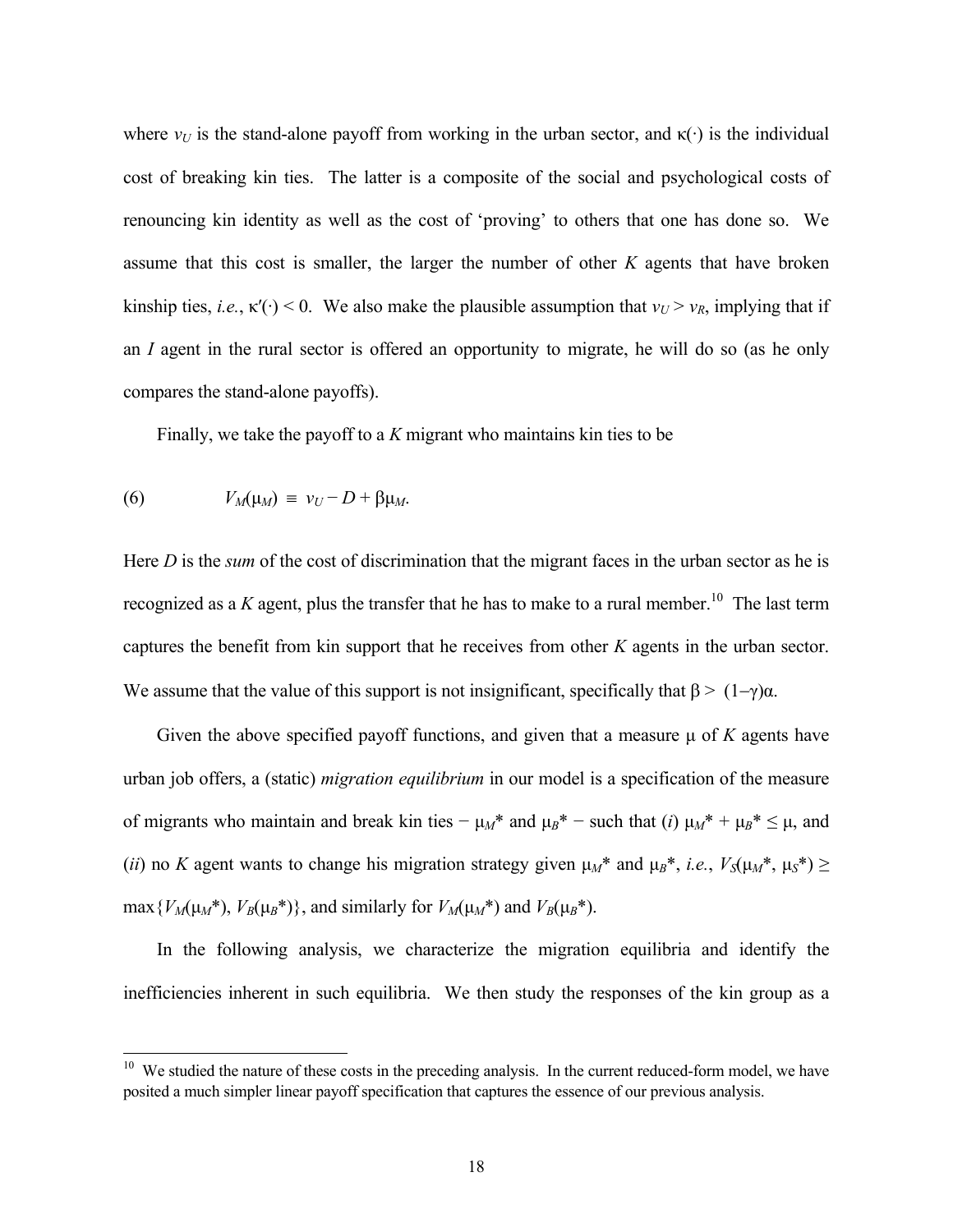whole to the opening up of the modern sector.

## *Migration Externalities and Inefficient Outcomes*

*Ceteris paribus*, an incremental increase in the number of *K* agents that migrate maintaining kin ties (rather than staying back) leads to a gain of (1−γ)α for each *K* agent that stays back, and a *larger* gain of β for each *K* agent that migrates maintaining kin ties (while the *K* agents that migrate breaking kin ties are unaffected). Alternatively, an incremental increase in the number of *K* agents that migrate breaking kin ties (rather than staying back) generates a loss of γα for each *K* agent that stays back, and a gain of  $[-\kappa(\cdot)]$  for each *K* agent that migrates breaking kin ties (while the *K* agents that migrate maintaining kin ties are unaffected). Finally, when an incremental measure of migrants breaks kin ties, each erstwhile migrant who severed kin ties gains by  $[-κ'(\cdot)]$ , while each migrant who maintained kin ties loses by β.

 These externality effects in the agents' payoffs imply that any *stable* migration equilibrium must be a 'corner outcome' where either (*i*) no kin member migrates, *i.e.*,  $\mu_M^* = \mu_B^* = 0$ ; or (*ii*) all kin members who get a chance to migrate do so maintaining kin ties, *i.e.*,  $\mu_M^* = \mu$  and  $\mu_B^* =$ 0; or (*iii*) all kin members who can migrate do so breaking kin ties, *i.e.*,  $\mu_M^* = 0$  and  $\mu_B^* = \mu$ . To see this, consider, for example, an interior equilibrium where  $\mu_M^* \in (0, \mu)$  and  $\mu_B^* = 0$ . Then it must be that  $V_S(\mu_M^*, 1-\mu_M^*) = V_M(\mu_M^*) \ge V_B(0)$ . But this equilibrium is *unstable* since any small exogenous increase in  $\mu$ *M* will 'tip the balance' and cause all *K* agents who have an urban job offer to migrate maintaining ties.

 More importantly, the externality effects imply that there can be *multiple stable* migration equilibria and that it may be possible to rank such equilibrium outcomes according to alternative measures of welfare − Pareto optimality, or aggregate efficiency as measured by the sum of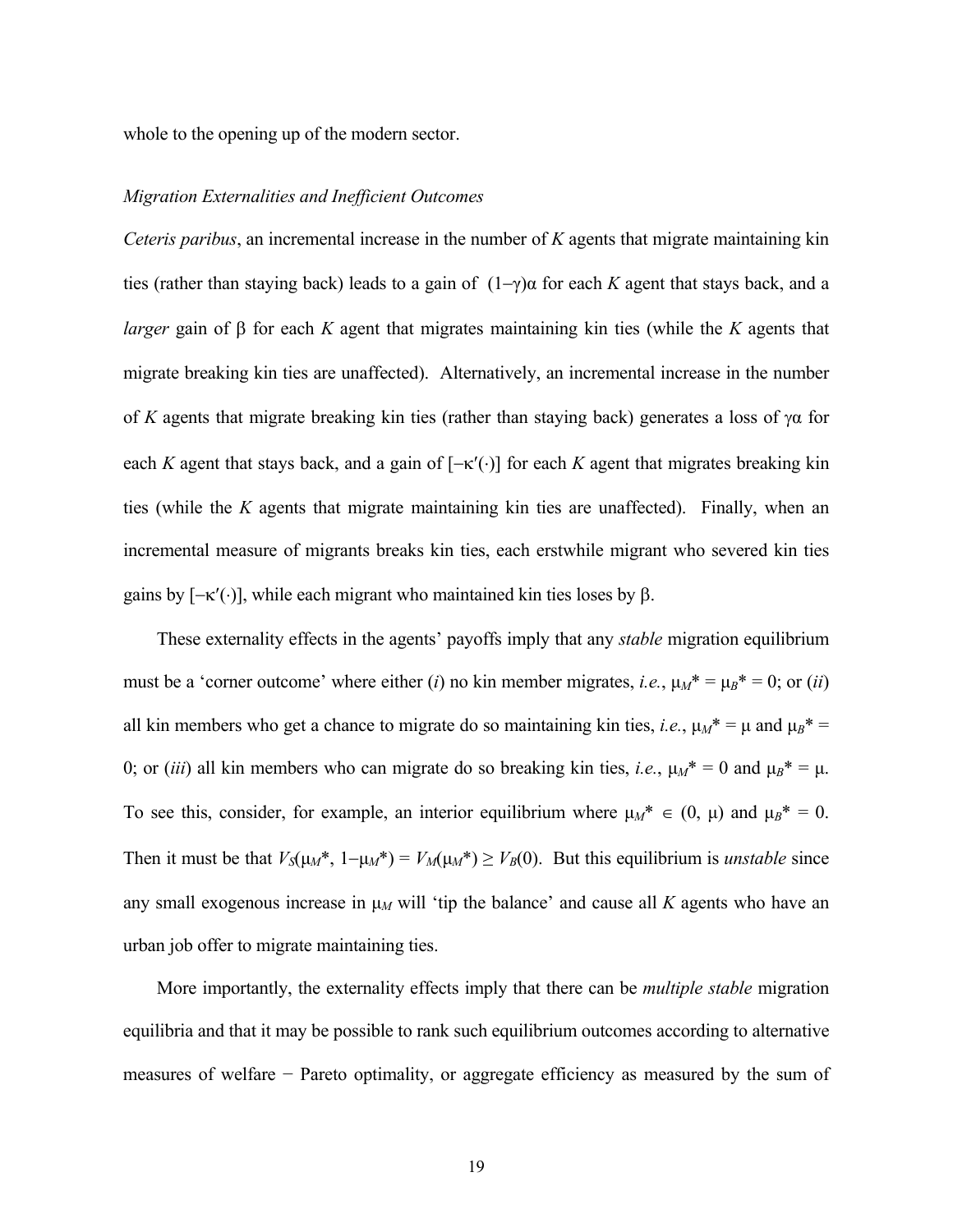payoffs of all kin members. In what follows, we indicate conditions under which different corner outcomes will co-exist as stable equilibria, and compare their welfare properties.

First, consider the case where  $\kappa(\cdot)$  is very large, so much so that  $V_M(0) > V_B(\mu)$ . This will be the case when reputation effects make it virtually impossible for an erstwhile kin member to prove that he has effectively severed kin relations. Then, for each *K* agent with an urban job offer, the choice is between staying and migrating maintaining ties. Further, suppose that  $V_M(\mu)$  $> V<sub>S</sub>(\mu, 1-\mu) > V<sub>S</sub>(0, 1) > V<sub>M</sub>(0)$ . Figure 1 depicts the payoffs in this case as  $\mu<sub>M</sub>$  varies between 0 and  $\mu$ . Here, there are two stable equilibrium outcomes: one in which no  $K$  agent migrates, and the other in which all *K* agents with urban offers migrate and maintain kin ties. The latter outcome Pareto-dominates the former. Potential migrants face a coordination problem: it is profitable for an individual to migrate if and only if many others have done so.

Next, consider the case where *D* is so large that  $V_B(0) > V_M(\mu)$ . Then if a *K* agent migrates, he will do so by breaking kin ties. Further, suppose that  $V_S(0, 1) > V_B(0)$  while  $V_B(\mu) > V_S(0, 1)$ 1−µ). Figure 2 depicts the payoffs in this case as µ*B* varies between 0 and µ. Here, there are two stable equilibrium outcomes: one in which no kin member migrates, and the other in which all kin members who can migrate do so by breaking kin ties. These two outcomes are not Pareto-comparable − the *K* agents who do not receive urban job offers are better off in the former outcome while the ones who do get such offers are better off in the latter. But it is possible that the latter outcome is more efficient than the former in terms of aggregate payoffs if the migrants stand to gain more than the non-migrants stand to lose.

Finally, consider the general case where both  $\kappa(\cdot)$  and *D* take intermediate values so that a migrating *K* agent has a real choice between maintaining and breaking kin ties. Specifically,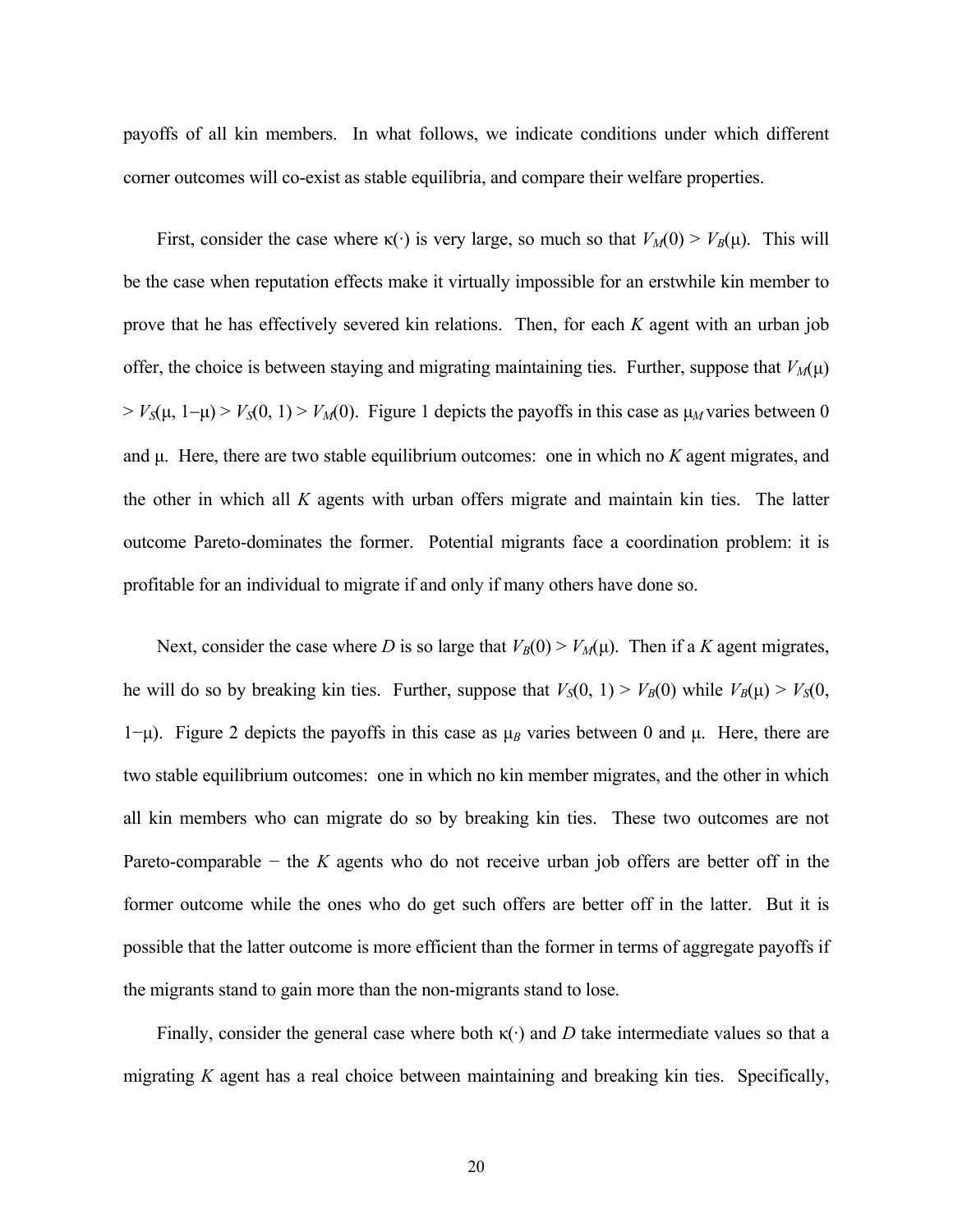suppose that  $V_S(0, 1) > \max\{V_M(0), V_B(0)\}, V_M(\mu) > \max\{V_S(\mu, 1-\mu), V_B(0)\},$  and  $V_B(\mu) >$ max ${V_S}(0, 1-\mu)$ ,  $V_M(0)$ . In this case, all three corner outcomes are stable equilibrium outcomes. The equilibrium in which all potential migrants migrate maintaining kin ties Paretodominates the one in which there is no migration; it also Pareto-dominates the equilibrium in which all potential migrants migrate by breaking kin ties if the cost of breaking such ties is large enough so that  $V_M(\mu) > V_B(\mu)$ . Here, migrants face two coordination problems: (*i*) migration is individually optimal if and only if enough others migrate, and (*ii*) maintaining kin ties while migrating is individually optimal if and only if enough other migrants do so.

Beyond highlighting the coordination issues inherent in welfare-ranked multiple equilibria, the possibility of many disparate equilibria also indicates why we might see a high variance in aggregate outcomes across time and space.

#### *Exit Deterrence and Collective Conservatism*

It is clear from the preceding analysis that if the kin group foresees that the post-migration equilibrium will be one in which migrants retain kinship ties (and thus provide increased kin support to their rural brethren), the group as a whole will encourage such migration as it will be Pareto-improving. But if expanding market opportunities lead to an outcome where the migrants sever kin bonds, the members left behind will be worse off as compared to the *status quo*. In that case, how will the kin group collectively react to modernization?

We assume that the basic instrument in the kin group's control is the exit barrier  $\kappa(\cdot)$ . By taking collective actions that impinge upon the members' belief structure and value system, the group can increase or lower this barrier to some extent. We also assume that it is the preferences of the majority of the members that determine the group's actions.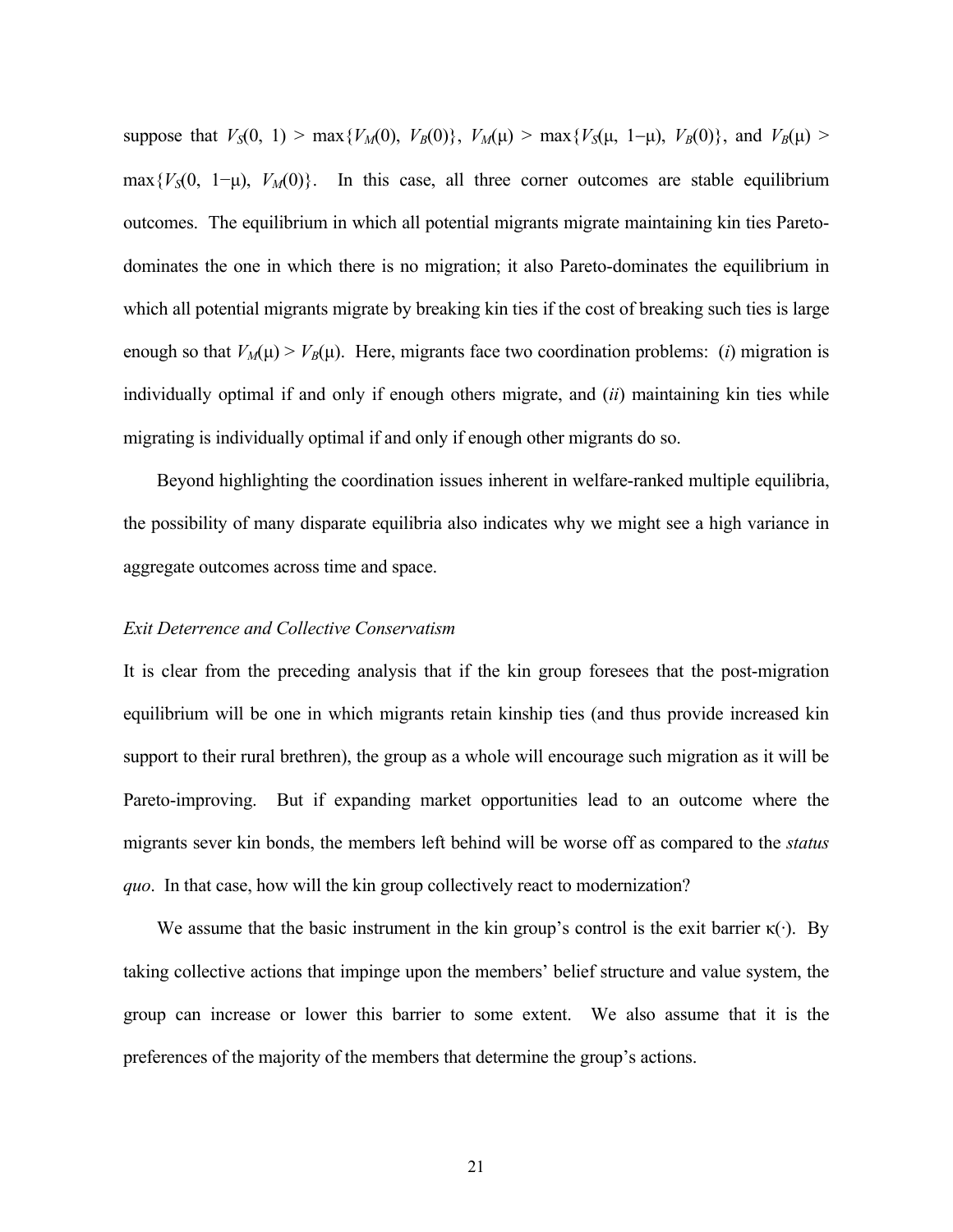We consider the situation depicted in Figure 2, where *D* is high with  $V_S(0, 1) > V_B(0)$ *V<sub>M</sub>*( $\mu$ ) and *V<sub>B</sub>*( $\mu$ ) > *V<sub>S</sub>*(0, 1– $\mu$ ). But now we suppose that the potential migrants can coordinate their decisions so that they migrate *en masse* by severing kin ties. Compared to the *status quo* (*i.e.*, the pre-migration outcome) where each *K* agent receives a payoff of  $V<sub>S</sub>(0, 1)$  (which is also the aggregate payoff to the kin group), in the post-migration outcome each migrant is better off getting  $V_B(\mu)$  and each non-migrant is worse off getting  $V_S(0, 1-\mu)$  and the aggregate payoff of the kin group is  $[\mu V_B(\mu) + (1-\mu)V_S(0, 1-\mu)]$ . It is in this scenario that we explore when, and in what sense, the pre-existing kin system turns out to be a dysfunctional institution.

 If the kin system is 'dissolved' in the face of growing market opportunities, migration decisions will be based on the stand-alone payoffs  $v_R$  and  $v_U$ . All agents with urban job offers will migrate and the aggregate payoff of the erstwhile kin members will be  $[\mu v_U + (1-\mu)v_R]$ . If a large enough measure of the kin group gets an opportunity to migrate  $(i.e., \mu \text{ is not very small})$ and if exit costs are significant (*i.e.*,  $\kappa(\cdot)$  is not too small), this payoff will be greater than  $[\mu V_B(\mu) + (1-\mu)V_S(0, 1-\mu)]$ . Then the kin system can be considered dysfunctional.

 While a total dissolution of the kin system may be a drastic step for kin members to contemplate, recognize that if they foresee that expanding market opportunities will lead to the loss of members to the modern sector (given the existing exit barrier  $\kappa(\cdot)$ ), it will be 'efficiency enhancing' to *reduce* exit costs (assuming, as we have, that the lowering of such costs does not affect the welfare of rural members). However, in actuality, facing the possibility of losing members to the modern sector, a majority of kin members may indeed take steps to *raise* the exit barrier in an attempt to forestall migration. We now discuss this possibility and its potential to further reduce aggregate welfare.

First, consider the case where the kin group acts only after each member *knows* whether he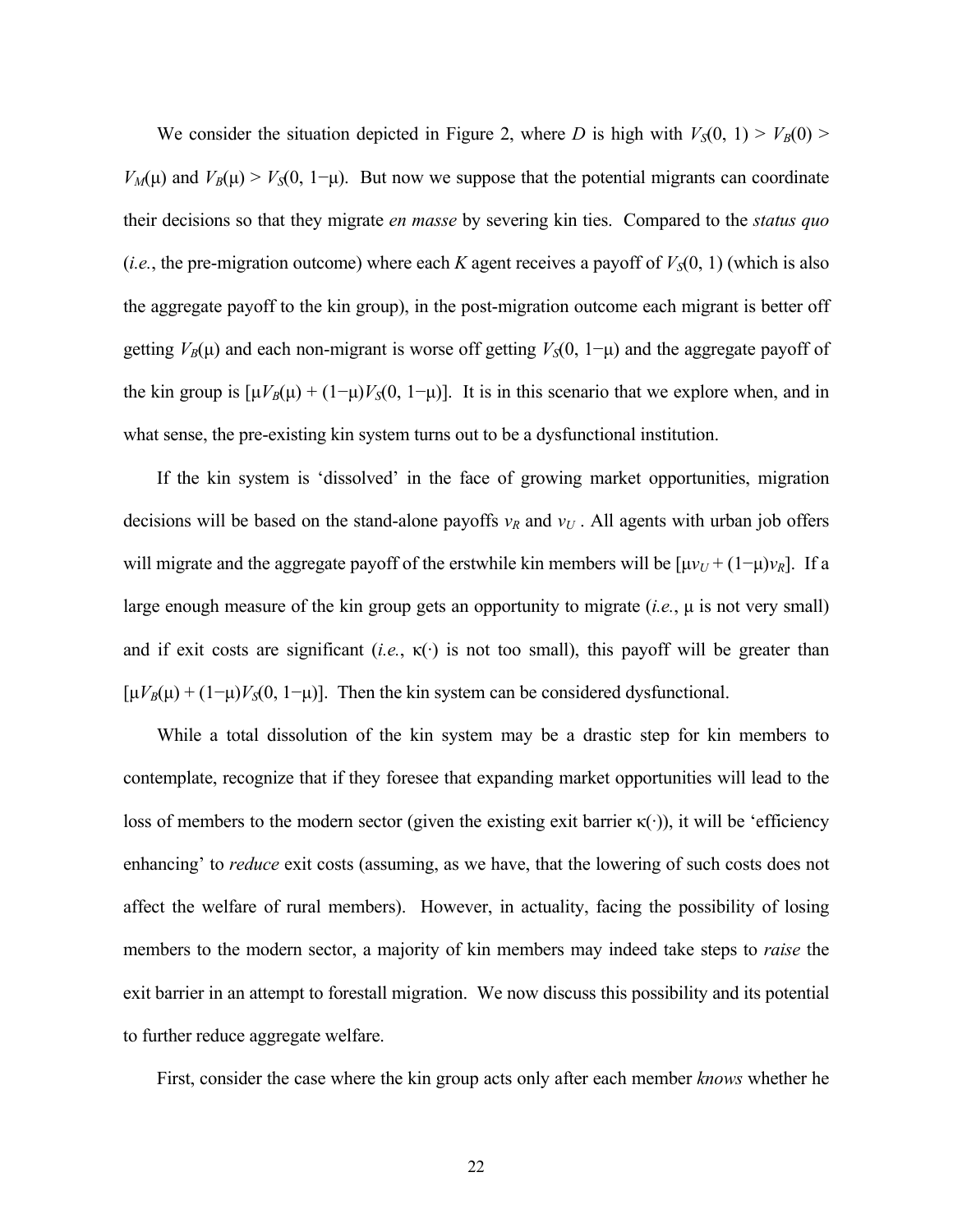has an urban job offer or not. Then it is obvious that if the potential migrants are a minority, *i.e.*,  $\mu < \frac{1}{2}$ , then the majority of the kin members will act so as to raise exit costs until  $V_B(\mu)$  falls below  $V<sub>S</sub>(0, 1-\mu)$ . If they succeed in doing so, then there will be no migration in equilibrium, and this outcome will be efficiency-reducing if  $[\mu V_B(\mu) + (1-\mu)V_S(0, 1-\mu)] > V_S(0, 1)$ . Even in this simple case, the interesting point to note is that to the extent that high entry barriers in the modern sector 'cause' a high *D*, it is the presence of these entry barriers that creates the incentive to break ties, which in turn creates the incentive for the kin group to raise exit costs to prevent member attrition.

 Next, consider the case where the kin group can act at the inception of growing market opportunities, *before* any kin member has received a tangible job offer. Suppose that at that point in time, each *K* agent has a probability µ of receiving an urban job offer, so that *ex post*, a measure  $\mu$  of the kin group will receive such offers. Then the group's objective will be in tune with maximizing expected aggregate efficiency in that each member will wish to prevent migration (*i.e.*, propose the raising of exit barriers) if and only if  $[\mu V_B(\mu) + (1-\mu)V_S(0, 1-\mu)]$  <  $V<sub>S</sub>(0, 1)$ . Note that this condition may hold even with  $\mu > \frac{1}{2}$ , in which case an *ex ante* collective action to prevent migration will hurt a majority of members who would be *ex post* gainers; but in terms of *ex ante* welfare calculations, the group's decision will be the correct one.

 The above logic might seem to imply that when a kin group can take collective actions *ex ante*, it will take efficiency-enhancing decisions since incentives of all members are similarly aligned at that stage*.* But this intuition is misleading in richer environments with heterogeneous agents. In such an environment, as we show below, a pre-existing kin system can indeed turn out to be an instrument of stagnation for *K* agents and hold them back in a poverty trap.

So far, we have implicitly assumed that all *K* agents are identical and that each receives an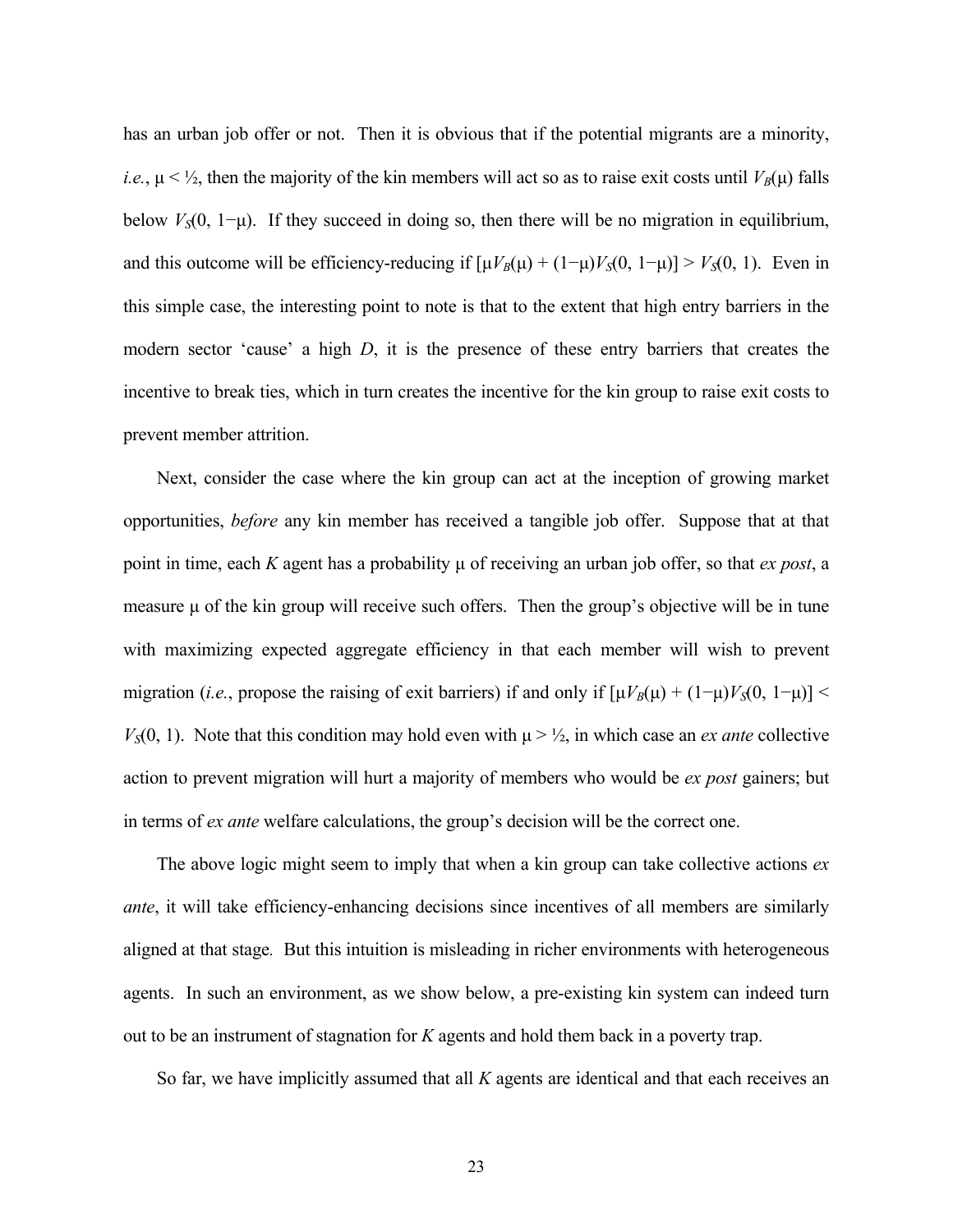urban offer with the same probability. We now relax this assumption. Suppose that a minority fraction  $\theta \in (0, \frac{1}{2})$  of the kin group members are 'more able' than the others and so have a higher probability  $\mu$ <sup>H</sup> of receiving urban job offers than the rest, who have a probability  $\mu$ <sub>L</sub>, with  $0 < \mu$ <sub>*L*</sub>  $< \mu$ <sup>*H*</sup> < 1. Then a measure  $\mu$  ≡  $\theta$  $\mu$ <sub>*H*</sub> + (1−θ) $\mu$ <sub>*L*</sub> of the *K* agents will receive such offers *ex post.* If all such agents migrate by breaking kin ties, the *ex ante* expected payoff of a *K* agent with ability level *a*, for  $a = H$ , *L*, in the post-migration equilibrium will be  $[\mu_a V_B(\mu) +$ (1−μ*a*)*V<sub>S</sub>*(0, 1−μ)], and the aggregate expected payoff will be  $[\mu V_B(\mu) + (1-\mu)V_S(0, 1-\mu)]$ . If nobody migrates, the payoff to each *K* agent (and also to the group) will be  $V<sub>S</sub>(0, 1)$ .

For reasonable parameter values (given  $\theta$  <  $\frac{1}{2}$ ), the following chain of inequalities can hold concurrently:

(7) 
$$
\mu_H V_B(\mu) + (1 - \mu_H) V_S(0, 1 - \mu) > \mu V_B(\mu) + (1 - \mu) V_S(0, 1 - \mu) > V_S(0, 1) > \mu_L V_B(\mu) + (1 - \mu_L) V_S(0, 1 - \mu)
$$
  
*i.e.*, Expected utility to type  $H$  > Average expected utility > *Status quo* > Expected utility to type  $L$ .

The inequalities in (7) imply that even though migration is *ex ante* aggregate welfare improving, it is *only* the more able *K* agents who will support migration, while the less able agents will propose raising the exit barrier to the extent that nobody has an incentive to migrate. Since the latter agents constitute a majority, it is likely that *ex ante*, the kin group will turn its back on market opportunities that are welfare-enhancing in the aggregate.

The above argument is built on the core idea of a *status quo* bias formulated by Fernandez and Rodrik (1991) in the context of trade reforms. The argument does not claim that all kin groups will necessarily exhibit such a bias against beneficial regime changes. But it provides a clear intuition about the forces that can lead to the collective conservatism of a kin system facing expanding opportunities in a market economy – forces that can lead the kin group to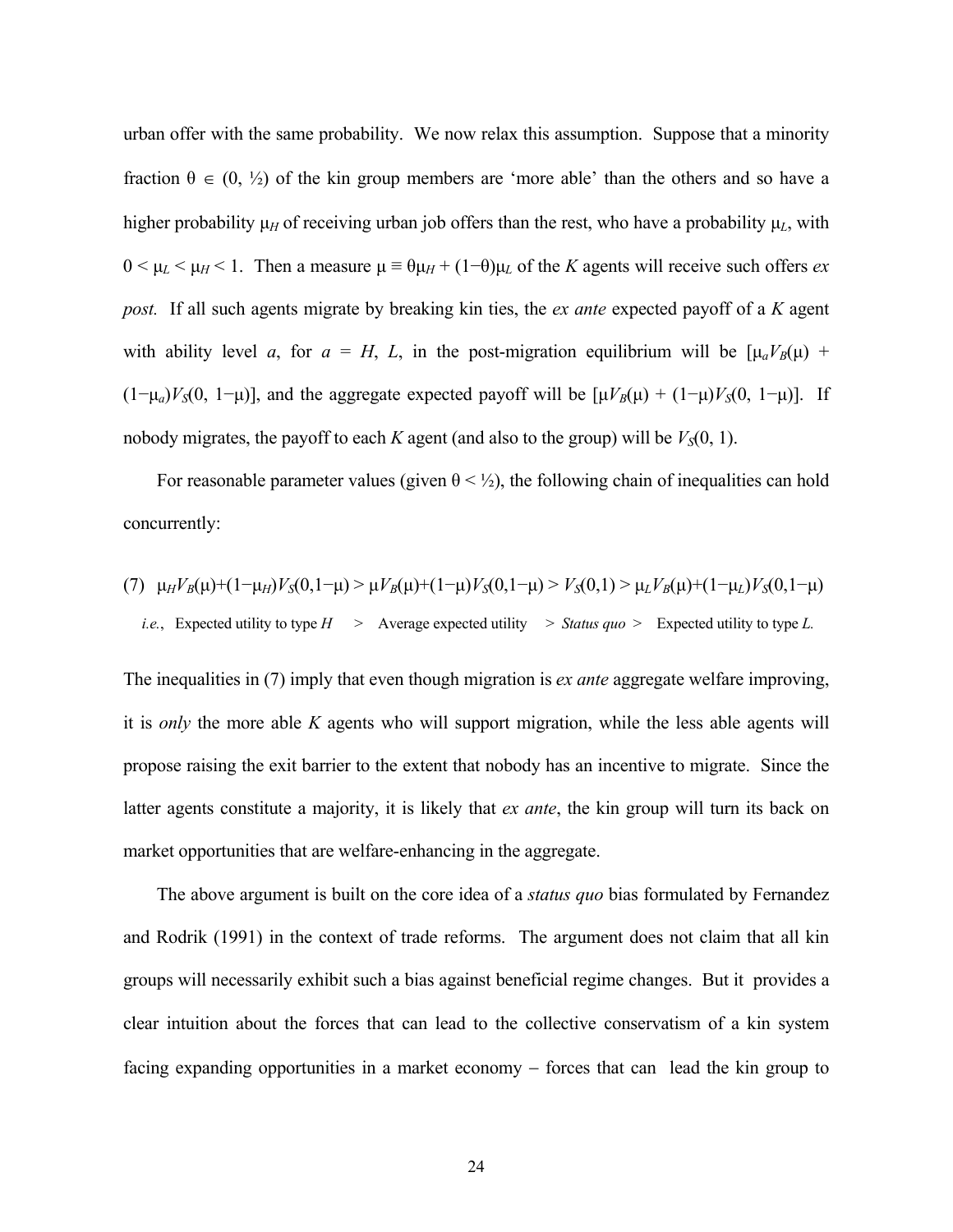become a poverty trap for its members.

### **Conclusion**

We have studied a simple model of a kin system interacting with an expanding market economy. Our focus has been to delineate the individual and collective responses of kin group members when they face increased opportunities to enter the modern sector. First, we have shown that kin members can face barriers to entering the market economy, barriers that emanate from the incentive of kin members to engage in workplace nepotism and to make other kinds of inefficient in-kind transfers to kin. Second, we have modeled the network externalities in the migration decisions of kin members, and demonstrated how they can lead to coordination problems and inefficient outcomes. Finally, having derived the welfare consequences of migration for the kin group as a whole, we have studied the *ex ante* decision of the group to hinder (or facilitate) the process of kin migration. We have shown that under plausible conditions, the group can endogenously raise exit costs and thus exhibit a *status quo* bias.

In conclusion, we reiterate that while we have highlighted the conditions under which the kin system becomes a dysfunctional institution when facing an expanding modern economy, our analysis also clarifies the conditions under which the system of kin support is beneficial in the process of economic transformation. In reality, the consequences of membership in a kin group have been varied for people in different parts of the world. While there is little evidence of positive effects of the kin system on productive activities in African firms, it is widely argued that the kin system in East Asia has spurred entrepreneurship. Our demonstration of the possibility of widely different multiple stable migration equilibria can help explain the heterogeneity in migration patterns of different ethnic groups in different countries at different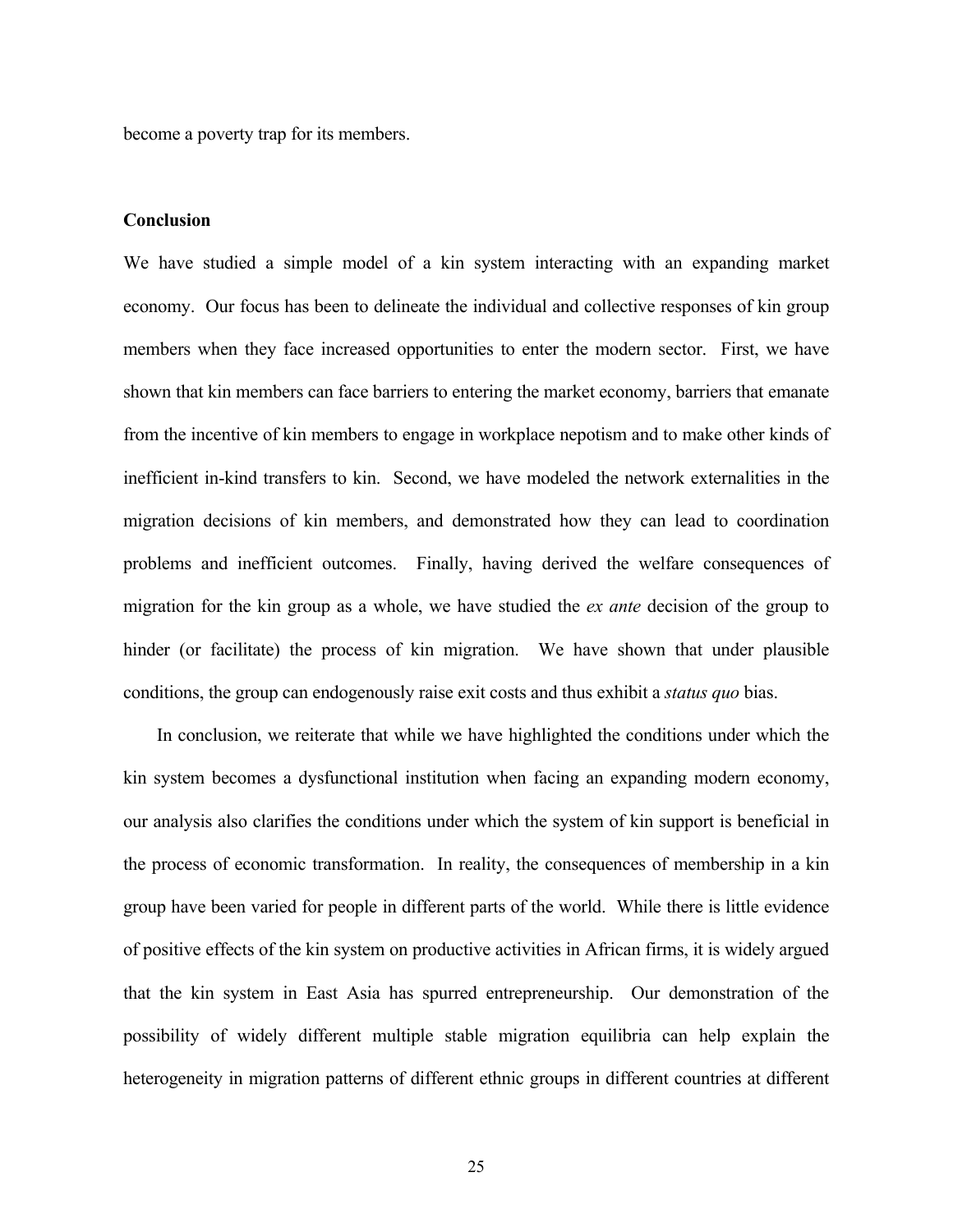points in time.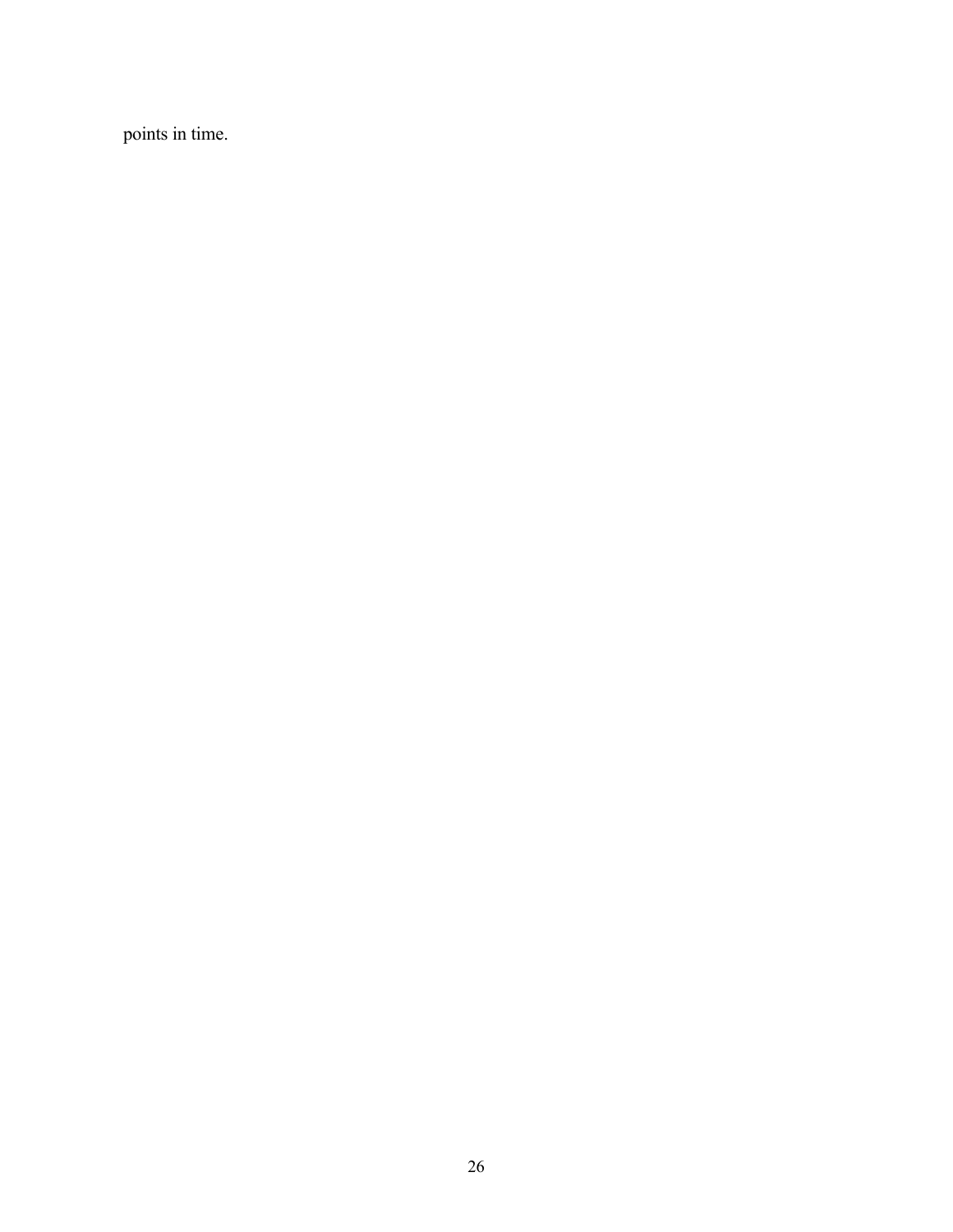#### References

- Akerlof, George, 1976, "The Economics of Caste and of the Rat Race and other Woeful Tales," *Quarterly Journal of Economics*, 90, 599-617.
- Arnott, Richard and Joseph Stiglitz, 1991, "Moral Hazard and Non-market Institutions: Dysfunctional Crowding-Out or Peer-Monitoring?" *American Economic Review*, 81, 179- 90.
- Bauer, P.T. and B.S. Yamey, 1957, *The Economics of Under-Developed Countries*, Cambridge, UK: Cambridge University Press.
- Becker, Gary, 1996, *Accounting for Tastes,* Cambridge MA: Harvard University Press.
- Carrington, William, Enrica Detragiache and Tara Vishwanath, 1996, "Migration with Endogenous Moving Costs," *American Economic Review*, 86, 909-30.
- Coate, Steven and Martin Ravallion, 1993, "Reciprocity without Commitment: Characterization of Informal Insurance Arrangements," *Journal of Development Economics*, 40, 1-24.
- Collier, Paul, 2001, Comment on "Distributive Conflicts, Collective Action, and Institutional Economics," by Pranab Bardhan, in G. Meier and J. Stiglitz (eds.), *Frontiers of Development Economics: The Future in Perspective*, 296-299.
- Collier, Paul and Ashish Garg, 1999, "On Kin-Groups and Wages in the Ghanaian Labor Market," *Oxford Bulletin of Economics and Statistics*, 61, 133-57.
- Dixit, Avinash, 2004, *Lawlessness and Economics: Alternative Modes of Governance*, Princeton: Princeton University Press*.*
- Fafchamps, Marcel, 1991, "Solidarity Networks in Pre-industrial Societies: Rational Peasants in a Moral Economy," *Economic Development and Cultural Change*, 147-73.
- Fafchamps, Marcel, and Shelly Lund, 2003, "Risk-sharing Networks in Rural Philippines," *Journal of Development Economics*, 71, 261-87.
- Fernandez, Raquel, and Dani Rodrik, 1991, "Resistance to Reform: Status Quo Bias in the Presence of Individual-specific Uncertainty," *American Economic Review*, 81, 1146-55.
- Hoff, Karla, 2001, "Beyond Rosenstein-Rodan: The Modern Theory of Coordination Problems in Development," *Proceedings of the Annual World Bank Conference on Development Economics 2000*, Washington DC: World Bank,145-88.
- Kennedy, P., 1998, *African Capitalism*: *The Struggle for Ascendancy*, Cambridge: Cambridge University Press.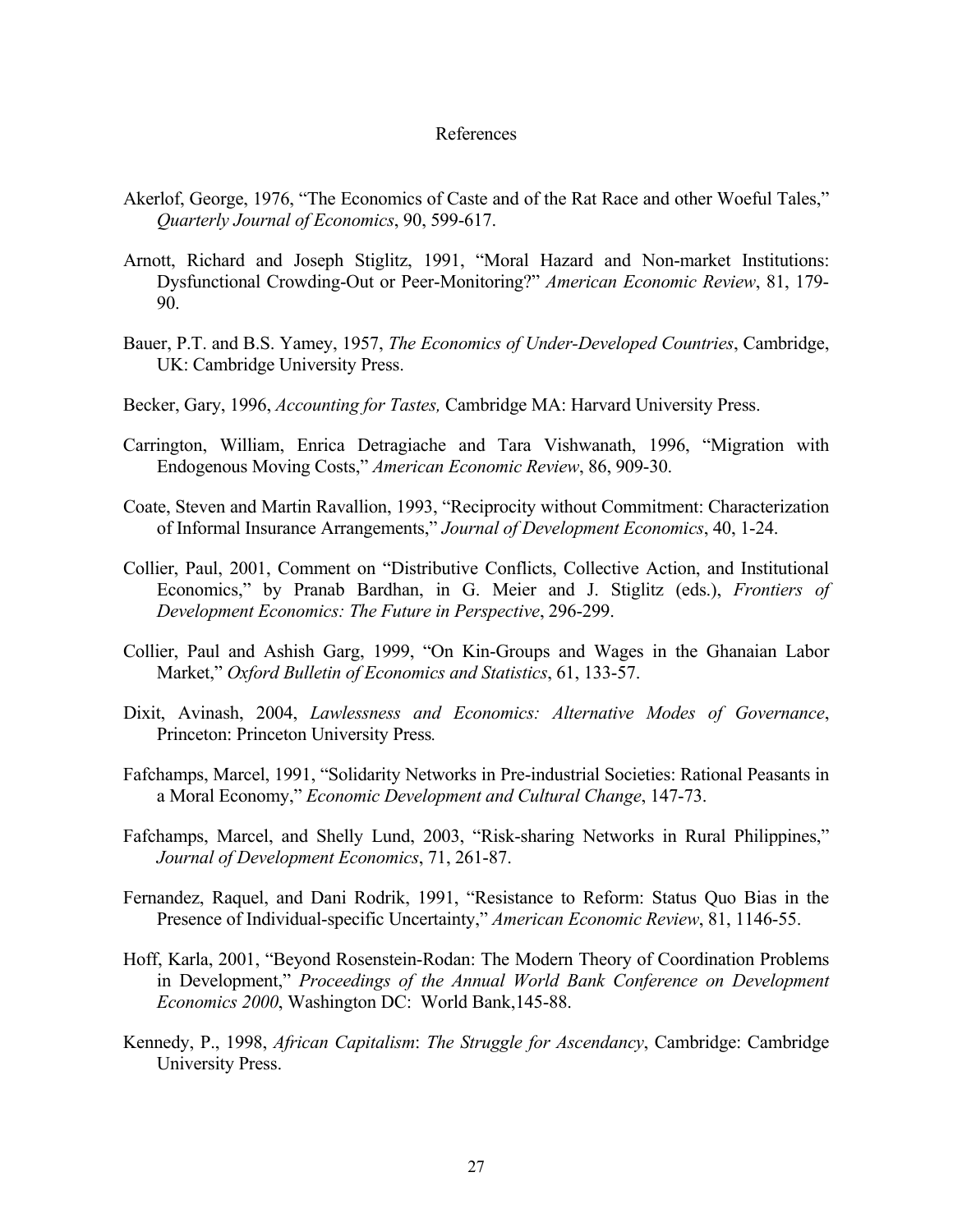- Kuran, Timur, 1988, "The Tenacious Past: Theories of Personal and Collective Conservatism," *Journal of Economic Behavior and Organization*, 143-71.
- Lewis, W. Arthur, 1955, *The Theory of Economic Growth*, London: George Allen & Unwin.
- McKenzie, David, and Hilel Rapoport, 2004, "Network Effects and the Dynamics of Migration and Inequality: Theory and Evidence," *mimeo*, Stanford University.
- Munshi, Kaivan, 2003, "Networks in the Modern Economy: Mexican Migrants in the US Labor Market," *Quarterly Journal of Economics*, 118, 549-99.
- Platteau, Jean-Philippe and Anita Abraham, 1987, "An Enquiry into Quasi-credit Contracts: The Role of Reciprocal Credit and Interlinked Deals in Small-scale Fishing Communities," *Journal of Development Studies*, 23, 461-90.
- Platteau, Jean-Philippe, 1991, "Traditional Systems of Social Security and Hunger Insurance," in E. Ahmad, J. Dreze, J. Hills, and A. Sen (eds.), *Social Security in Developing Countries*, Oxford: Clarendon Press, 112-170.
- Platteau, Jean-Philippe, 2000, *Institutions, Social Norms, and Economic Development*, Amsterdam: Harwood Publishers.
- Ray, Debraj, 1998, *Development Economics*, Princeton: Princeton University Press.
- Rosenstein-Rodan, Paul, 1943, "Problems of Industrialization of Eastern and Southeastern Europe," *Economic Journal*, 53, 202-11.
- Scott, J.C., 1976, *The Moral Economy of the Peasant* − *Rebellion and Subsistence in Southeast Asia*, New Haven & London: Yale University Press.
- Stack, Carol, 1974, *All our Kin: Strategies for Survival in a Black Community*, New York: Harper & Row.
- Udry, Christopher, 1994, "Risk and Insurance in a Rural Credit Market: An Empirical Investigation in Northern Nigeria," *Review of Economic Studies*, 61, 495-526.
- Wolf, Charles, 1955, "Institutions and Economic Development," *American Economic Review*, 45, 867-83.